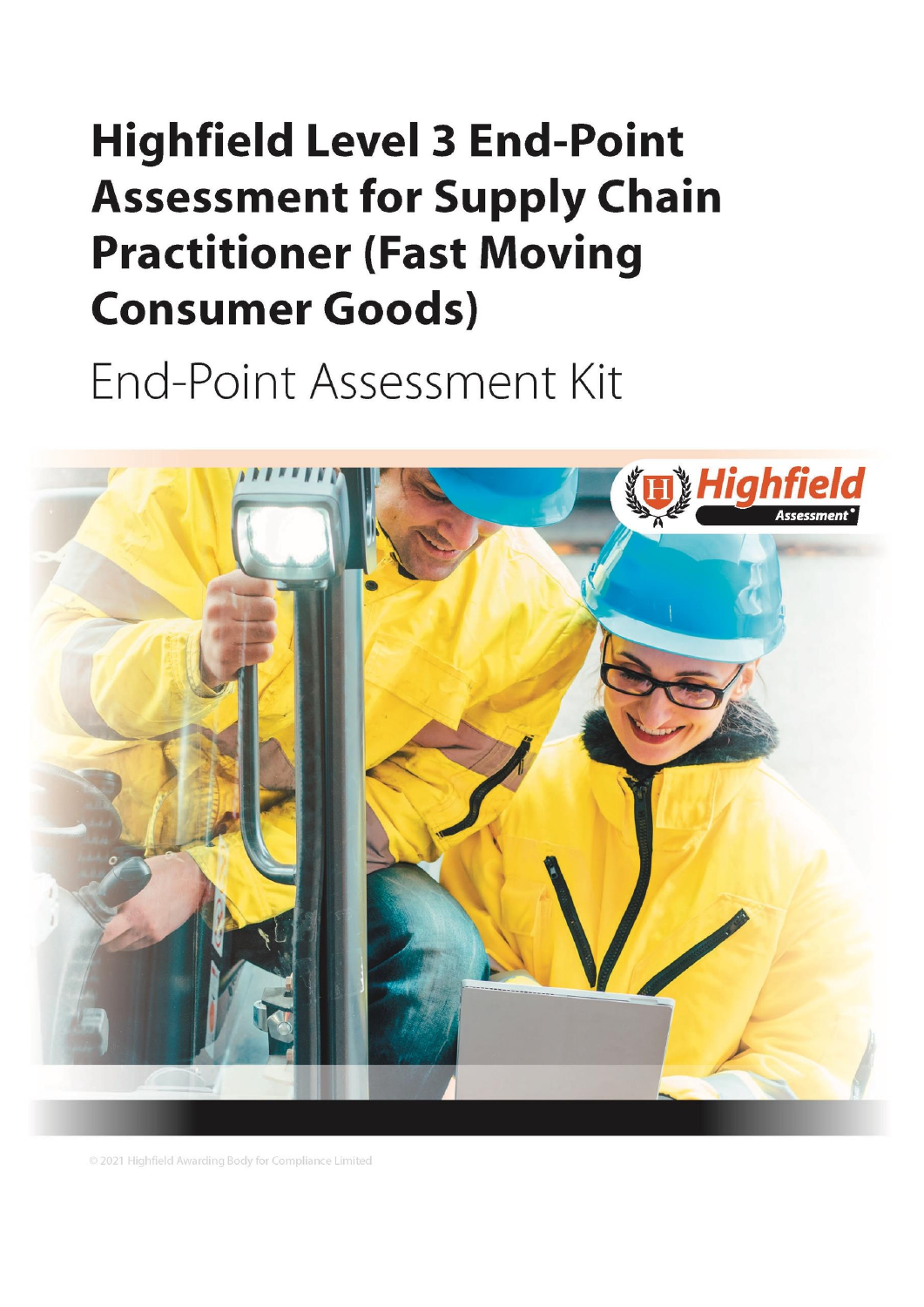# **Highfield Level 3 End-Point Assessment for Supply Chain Practitioner (Fast Moving Consumer Goods)**

# EPA-Kit

# Contents

Please click on the headings below to navigate to the associated section of the EPA kit.

| <b>Introduction</b>                                                                |    |
|------------------------------------------------------------------------------------|----|
| <b>The Highfield Approach</b>                                                      | 6  |
| <b>Gateway</b>                                                                     |    |
| The Supply Chain Practitioner (Fast Moving Consumer Goods) Apprenticeship Standard | 10 |
| <b>Assessment Summary</b>                                                          | 21 |
| <b>Assessing the Knowledge Test</b>                                                | 24 |
| <b>Assessing the Workplace Project and Presentation</b>                            | 29 |
| <b>Assessing the Professional Dialogue and Interview</b>                           | 38 |

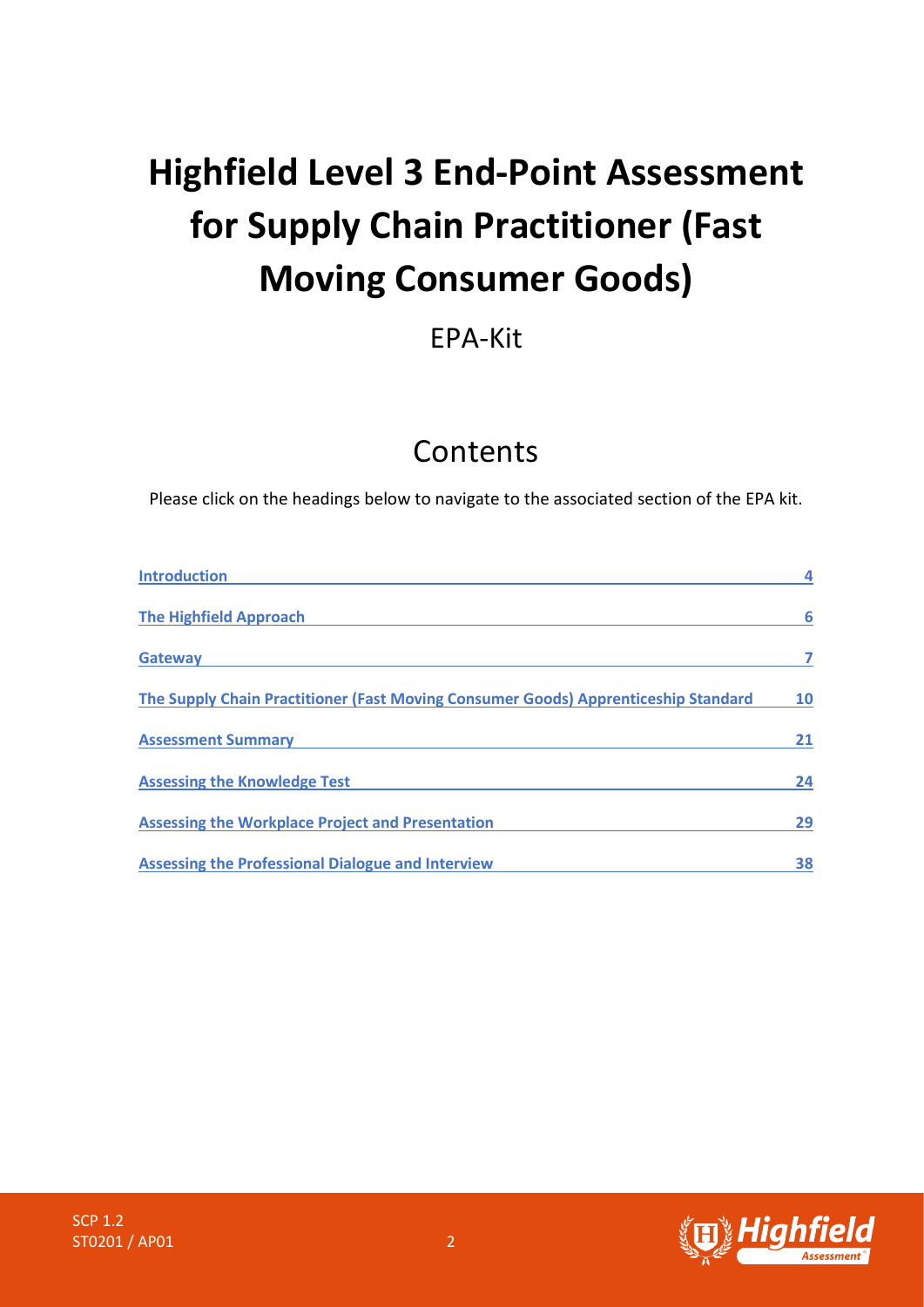# **How to Use this EPA Kit**

Welcome to the Highfield End-Point Assessment Kit for the Supply Chain Practitioner (Fast Moving Consumer Goods) Apprenticeship Standard.

Highfield is an independent end-point assessment organisation that has been approved to offer and carry out the independent end-point assessments for the Level 3 Supply Chain Practitioner (Fast Moving Consumer Goods) Apprenticeship Standard. Highfield internally quality assures all end-point assessments in accordance with its IQA process, and additionally, all end-point assessments are externally quality assured by the relevant EQA organisation.

The EPA kit is designed to outline all you need to know about the end-point assessments for this standard and will also provide an overview of the on-programme delivery requirements. In addition**,** advice and guidance for trainers on how to prepare apprentices for the end-point assessment is included. The approaches suggested are not the only way in which an apprentice may be prepared for their assessments, but trainers may find them helpful as a starting point.

| <b>Key facts</b>                     |                                                           |
|--------------------------------------|-----------------------------------------------------------|
| <b>Apprenticeship standard:</b>      | Supply Chain Practitioner (Fast Moving Consumer<br>Goods) |
| Level:                               | 3                                                         |
| <b>On Programme Duration:</b>        | 30 months                                                 |
| <b>End-Point Assessment Window:</b>  | 12 weeks                                                  |
| Grading:                             | Pass/distinction                                          |
| <b>End-Point Assessment methods:</b> | Knowledge Test                                            |
|                                      | <b>Workplace Project and Presentation</b>                 |
|                                      | Professional Dialogue and Interview                       |

#### **In this kit, you will find:**

- an overview of the standard and any on-programme requirements
- a section focused on delivery, where the standard and assessment criteria are presented in a suggested format that is suitable for delivery
- guidance on how to prepare the apprentice for gateway
- detailed information on which part of the standard is assessed by which assessment method
- suggestions on how to prepare the apprentice for each part of the end-point assessment
- a section focused on the end-point assessment method where the assessment criteria are presented in a format suitable for carrying out 'mock' assessments

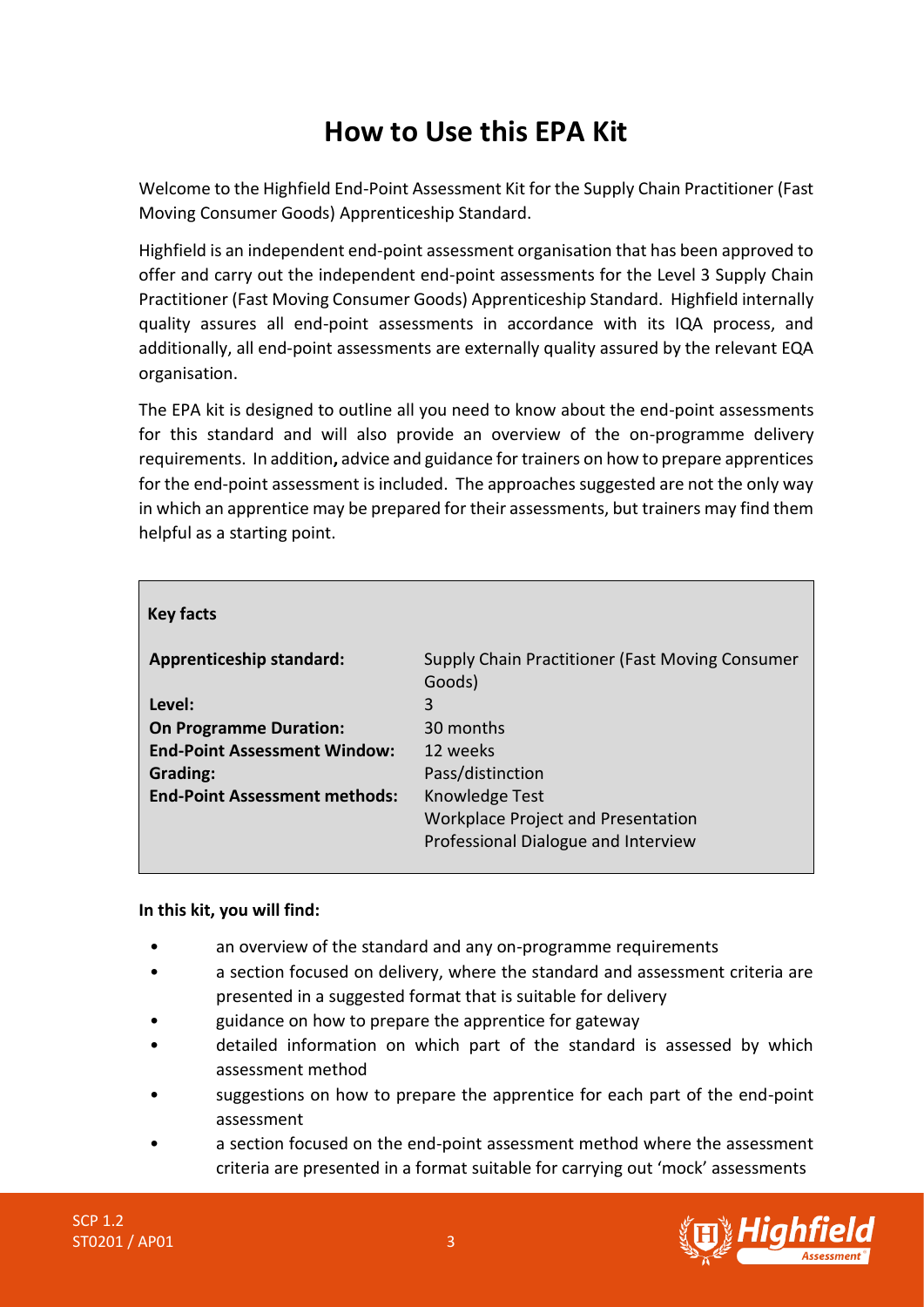# **Introduction**

### <span id="page-3-0"></span>**Standard overview**

Fast-moving consumer goods (FMCG) supply chain practitioners will work in one or more supply chain functions. Supply chain functions include procurement, forecasting, planning manufacture, customer service and logistics. Typical duties could include forecasting customer demand as a junior demand planner, liaising with the factories' schedule production as a junior supply planner, processing orders as a customer service operative and working with hauliers and distribution centres as an assistant transport planner.

They have a comprehensive understanding of the entire supply chain, are responsible for their impact on each function and strive to deliver the best value for their business and customer. Due to the high number of interactions both within and outside of the business, they need strong relationship building, influencing, stakeholder management and communication skills alongside sound analytical, information technology and numeracy skills, with an ability to work in a fast-paced environment with frequently changing requirements.

Fast-moving consumer goods (FMCG) supply chain practitioners will be able to progress to management or specialist roles.

### **On-programme requirements**

Although learning, development and on-programme assessment are flexible, and the process is not prescribed, the following is the recommended baseline expectation for an apprentice to achieve full competence in line with the Supply Chain Practitioner (Fast Moving Consumer Goods) Apprenticeship Standard.

The on-programme assessment approach will be agreed between the training provider and employer. The assessment will give an ongoing indication of an apprentice's performance against the final outcomes defined in the standard. The training provider will need to prepare the apprentice for the end-point assessment.

The training programme leading to end-point assessment should cover the breadth and depth of the standard using suggested on-programme assessment methods that integrate the knowledge, skills and behaviour components, and which ensure that the apprentice is sufficiently prepared to undertake the end-point assessment.

The apprentice should gather suitable examples of work into a portfolio of evidence while on-programme that they can use for reference in the professional dialogue and interview.

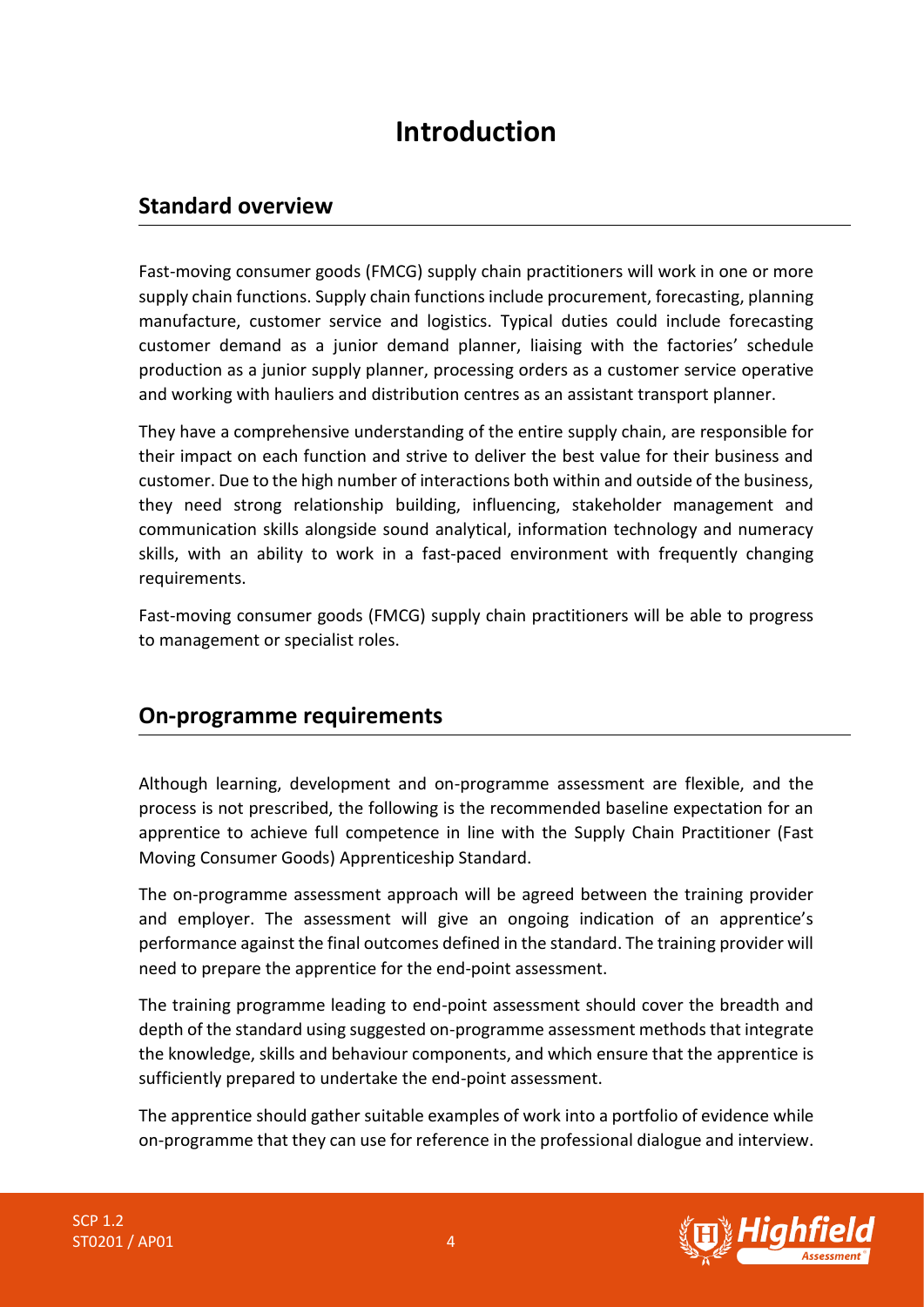### **Readiness for end-point assessment**

In order for an apprentice to be ready for the end-point assessments:

- the apprentice must have achieved level 2 English and maths.
- an appropriate **workplace project** for the end-point assessment must be agreed for the apprentice, based on their current job role.
- the apprentice must have gathered suitable examples of work that they can use for reference in the professional dialogue and interview covering the knowledge, skills and behaviours being assessed by this assessment method.
- the line manager (employer) must be confident that the apprentice has developed all the knowledge, skills and behaviours defined in the apprenticeship standard and that the apprentice is competent in performing their role. To ensure this, the apprentice must attend a formal meeting with their employer to complete the gateway readiness report.
- the apprentice and the employer should then engage with Highfield to agree a plan and schedule for each assessment activity to ensure all components can be completed within a 12-week end-assessment window. Further information about the gateway process is covered later in this kit.

#### **Workplace Project**

The workplace project will allow the apprentice to plan, implement and present an individual work-based project. It should be completed as part of an apprentice's normal work during the end-point assessment window. Employers will agree the most appropriate project with each apprentice, based on their current job role. There is an opportunity for employers to propose project opportunities in line with their operations. These should be comparable to the bank of projects already available and cover the elements of the standard outlined in this EPA kit. Any proposed project briefs must be checked and approved by Highfield.

### **Order of end-point assessments**

The order of end-point assessment is the knowledge test; the workplace project and presentation; then the professional dialogue and interview.

Apprentices can only undertake the workplace project and presentation and the professional dialogue and interview once a pass, as a minimum, has been achieved in the knowledge test.



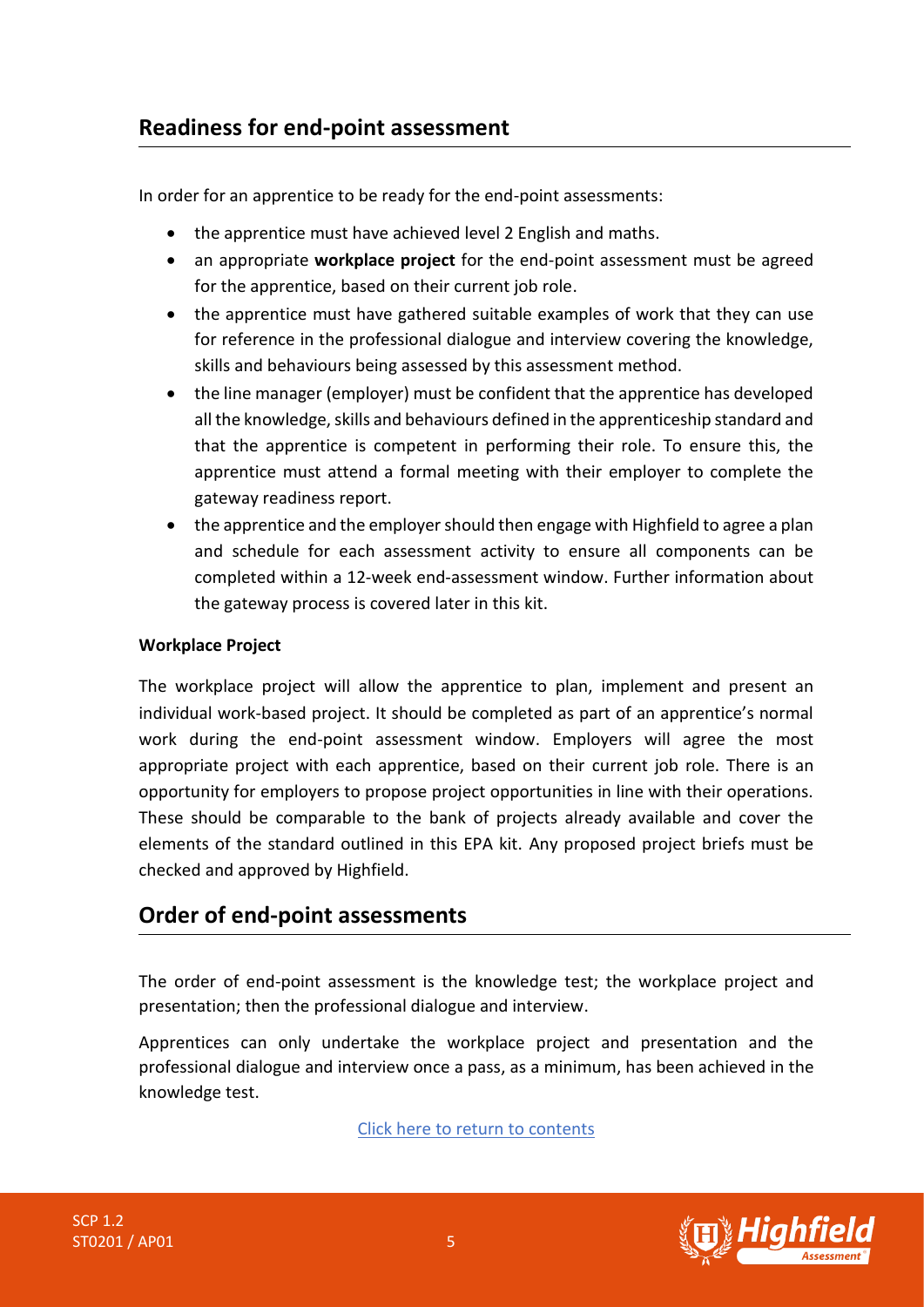# **The Highfield Approach**

<span id="page-5-0"></span>This section describes the approach Highfield has adopted in the development of this endpoint assessment in terms of its interpretation of the requirements of the end-point assessment plan and other relevant documents.

#### **Documents used in developing this end-point assessment**

Standard (2017)

[https://www.instituteforapprenticeships.org/apprenticeship-standards/supply-chain](https://www.instituteforapprenticeships.org/apprenticeship-standards/supply-chain-practitioner-(fast-moving-consumer-good)-(previously-operator-manager))[practitioner-\(fast-moving-consumer-good\)-\(previously-operator-manager\)](https://www.instituteforapprenticeships.org/apprenticeship-standards/supply-chain-practitioner-(fast-moving-consumer-good)-(previously-operator-manager))

End-point assessment plan (2017 ST0201/AP01)

[https://www.instituteforapprenticeships.org/media/1451/supply-chain-practitioner](https://www.instituteforapprenticeships.org/media/1451/supply-chain-practitioner-assessment-plan.pdf)[assessment-plan.pdf](https://www.instituteforapprenticeships.org/media/1451/supply-chain-practitioner-assessment-plan.pdf)

#### **Specific considerations**

The criteria used for the knowledge test have been written by Highfield and are based on the Supply Chain Practitioner Apprenticeship Standard and assessment plan.

In the assessment plan for both the workplace project and presentation and the professional dialogue and interview, there are marks allocated to each of the 'acceptable' achievement criteria and 'outstanding' achievement criteria. However, it is impossible to pass either assessment component without achieving all of the acceptable achievement criteria. Therefore, we have only allocated the marks to the outstanding achievement criteria.

In order to achieve a pass in the workplace project and presentation, the apprentice must meet all of the acceptable achievement criteria and in order to gain a distinction, the apprentice must meet all of the acceptable achievement criteria and score at least 26 marks from the outstanding achievement criteria. Similarly, in order to achieve a pass in the professional dialogue and interview, the apprentice must meet all of the acceptable achievement criteria and in order to gain a distinction, the apprentice must meet all of the acceptable achievement criteria and score at least 16 marks from the outstanding achievement criteria.

The assessment plan states that prior to attempting the professional dialogue and interview, the apprentice must have passed the other two assessment components. However, as the workplace project and presentation and professional dialogue and interview are interdependent of each other, only the knowledge test must be passed prior to the apprentice attempting the other assessment methods.



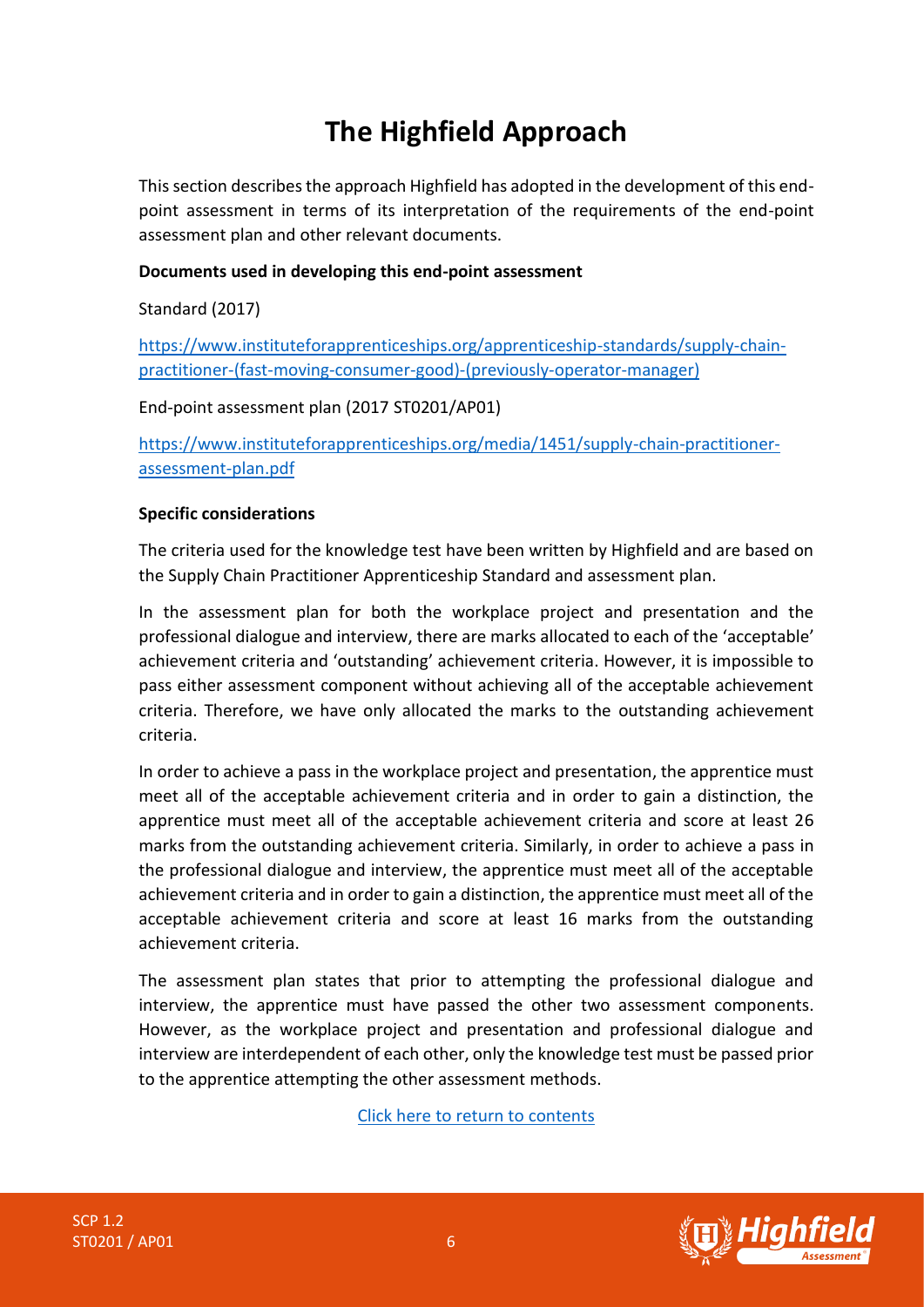# **Gateway**

### <span id="page-6-0"></span>**How to prepare for gateway**

After apprentices have completed their on-programme learning, they should be ready to pass through 'gateway' to their end-point assessment.

Gateway is a meeting that should be arranged between the apprentice, their employer and training provider to determine that the apprentice is ready to undertake their endpoint assessment. The apprentice should prepare for this meeting by bringing along workbased evidence, including:

- customer feedback
- recordings
- manager statements
- witness statements

As well as evidence from others, such as:

- mid and end-of-year performance reviews
- feedback to show how they have met the apprenticeship standards while onprogramme

In advance of gateway, apprentices will need to have:

- achieved level 2 English
- achieved level 2 maths
- gathered suitable examples of work into a portfolio of evidence that they can use for reference in the professional dialogue and interview

The portfolio does not need to be submitted but the apprentice should confirm that they have gathered suitable examples of work.

Therefore, apprentices should be advised by employers and providers to gather this evidence and undertake these qualifications during their on-programme training. It is recommended that employers and providers complete regular checks and reviews of this evidence to ensure the apprentice is progressing and achieving the standards before the formal gateway meeting is arranged.

In advance of gateway, employers will need to have:

- agreed on an appropriate workplace project with the apprentice based on their current job role
- completed the project proposal approval form

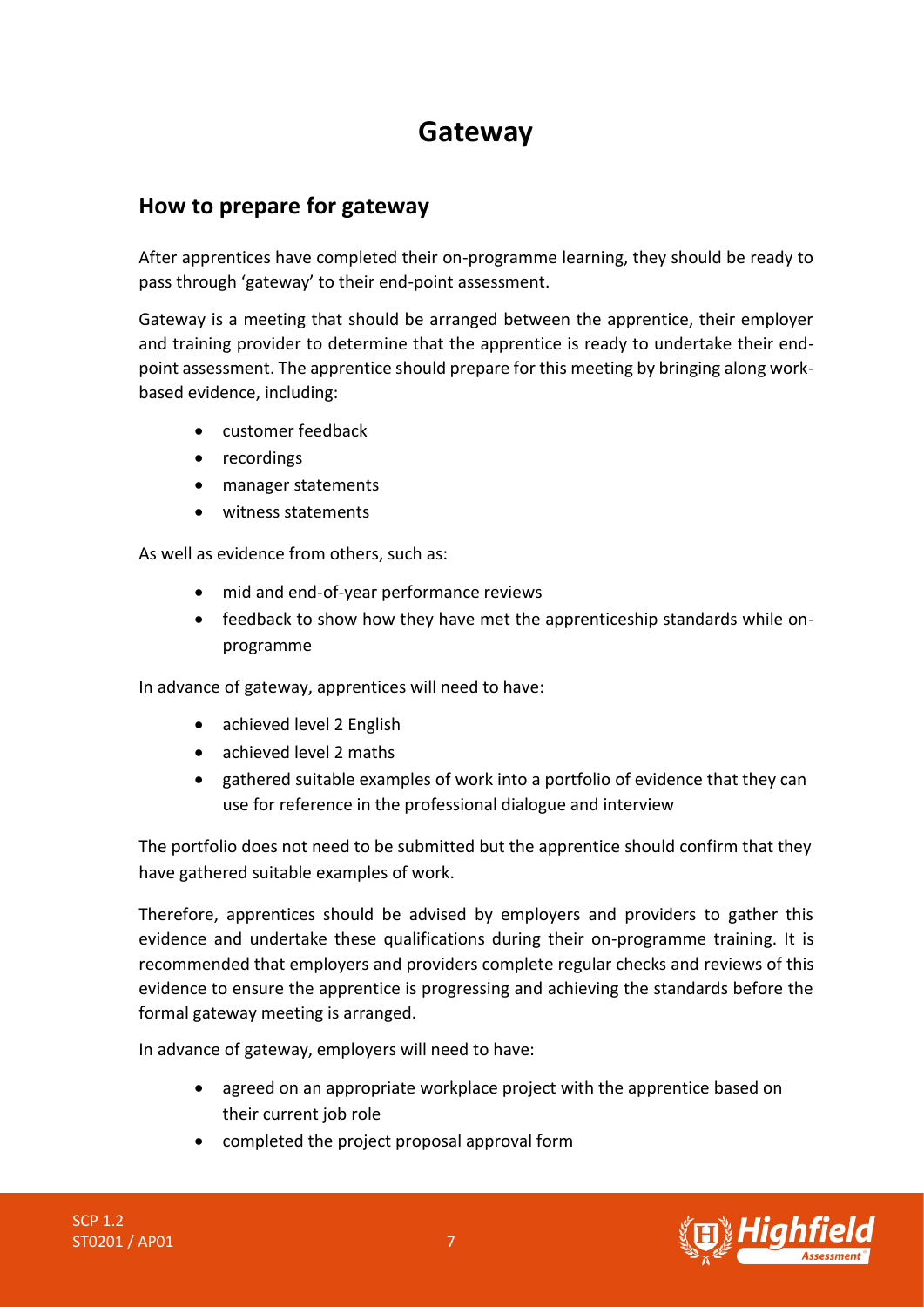### **Project Proposal Approval Form**

Employers will agree the most appropriate project with each apprentice, based on their current job role. The project brief will be selected and confirmed with Highfield at gateway.

The work project can be chosen from the bank of work project briefs provided by Highfield. If a brief has been selected from the bank, please indicate this on the project proposal approval form and include the title and code of the chosen brief. For example, Project Brief 1 (WP-SCP3001) – Process review: Journey of a Product.

If none of the briefs in the provided bank are suitable, please indicate this on the project proposal approval form and include the title and scope for a proposed project brief. This will then be reviewed and approved by an assessor. Please ensure any proposed projects are comparable in terms of content and complexity to those in the provided bank. There are some templates below.

#### **Process review focussed project template**

• Choose an area of the supply chain you work in such as a customer, depot, delivery point, department, function or some combination.

(The size and scale of the are will differ depending on the size of the organisation/supply chain that you work in)

- Complete an end-to-end review of the process undertaken in that area. You will need to include a defined start and end-point as part of the project scope.
- Identify any areas for improvement or alternative ways of working measured against any relevant metrics. Some examples of the relevant metrics include On-Shelf Availability (OSA), inventory levels, lead time, damages, forecast accuracy, manual handling, communication, waste, quality, etc.

#### **Issue focussed project template**

• Select a metric, key performance indicator or customer feedback that is not at the desired level. Some examples of the metrics or key performance indicators you could use are On-Shelf Availability (OSA), inventory levels, lead time, damages, turnaround time, customer service (on time in full), cost to serve, forecast accuracy, waste, etc.

The metric can be at the selected level appropriate to the project, for example: total business, customer, region, distribution centre, etc. There may be feedback in surveys that suggest areas for improvement.

- Complete analysis to identify the root cause of the metric performance
- Identify some solutions to address the identified causes



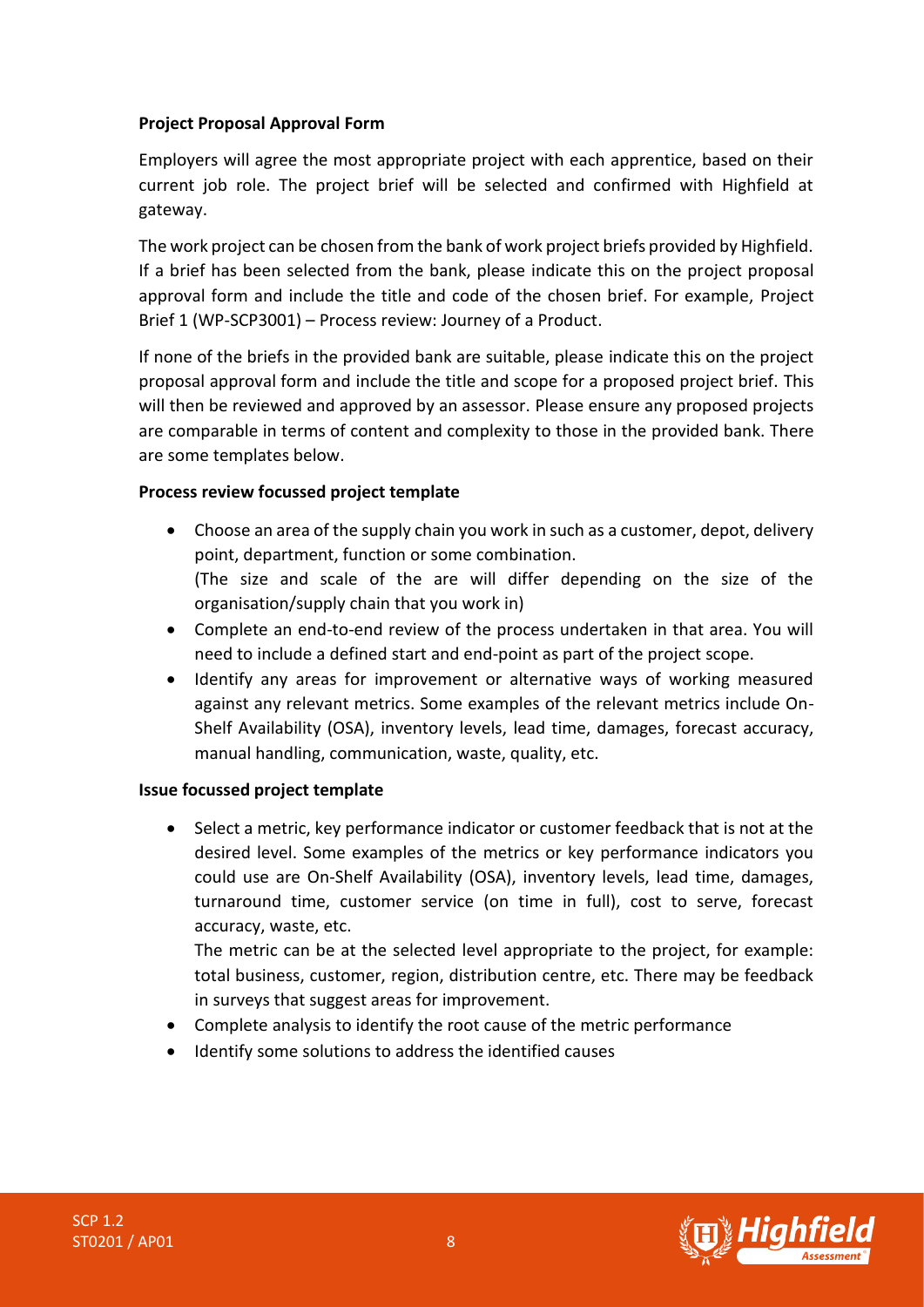# **The gateway meeting**

The gateway meeting should last around an hour and must be completed on or after the apprenticeship on-programme end date. It should be attended by the apprentice and the relevant people who have worked with the apprentice on-programme, such as the line manager/employer or mentor, the on-programme trainer/training provider and/or a senior manager (as appropriate to the business).

During the meeting, the apprentice, employer and training provider will discuss the apprentice's progress to date and confirm if the apprentice has met the full criteria of the apprenticeship standard during their on-programme training. The **Gateway Readiness Report** should be used to log the outcomes of the meeting and agreed by all 3 parties. This report is available to download from the Highfield Assessment website.

The report should then be submitted to Highfield to initiate the end-point assessment process. If you require any support completing the Gateway Readiness Report, please contact your Employer Engagement Manager at Highfield Assessment.

**Please note:** a copy of the standard should be available to all attendees during the gateway meeting.

#### **Reasonable adjustments and special considerations**

Highfield Assessment has measures in place for apprentices who require additional support. Please refer to the Highfield Assessment Reasonable Adjustments Policy for further information/guidance.

#### **ID requirements**

Highfield Assessment will need to ensure that the person undertaking an assessment is indeed the person they are claiming to be. All employers are therefore required to ensure that each apprentice has their identification with them on the day of the assessment so the end-point assessor can check.

Highfield Assessment will accept the following as proof of an apprentice's identity:

- a valid passport (any nationality)
- a signed UK photocard driving licence
- a valid warrant card issued by HM forces or the police
- another photographic ID card, e.g. employee ID card, travel card, etc.



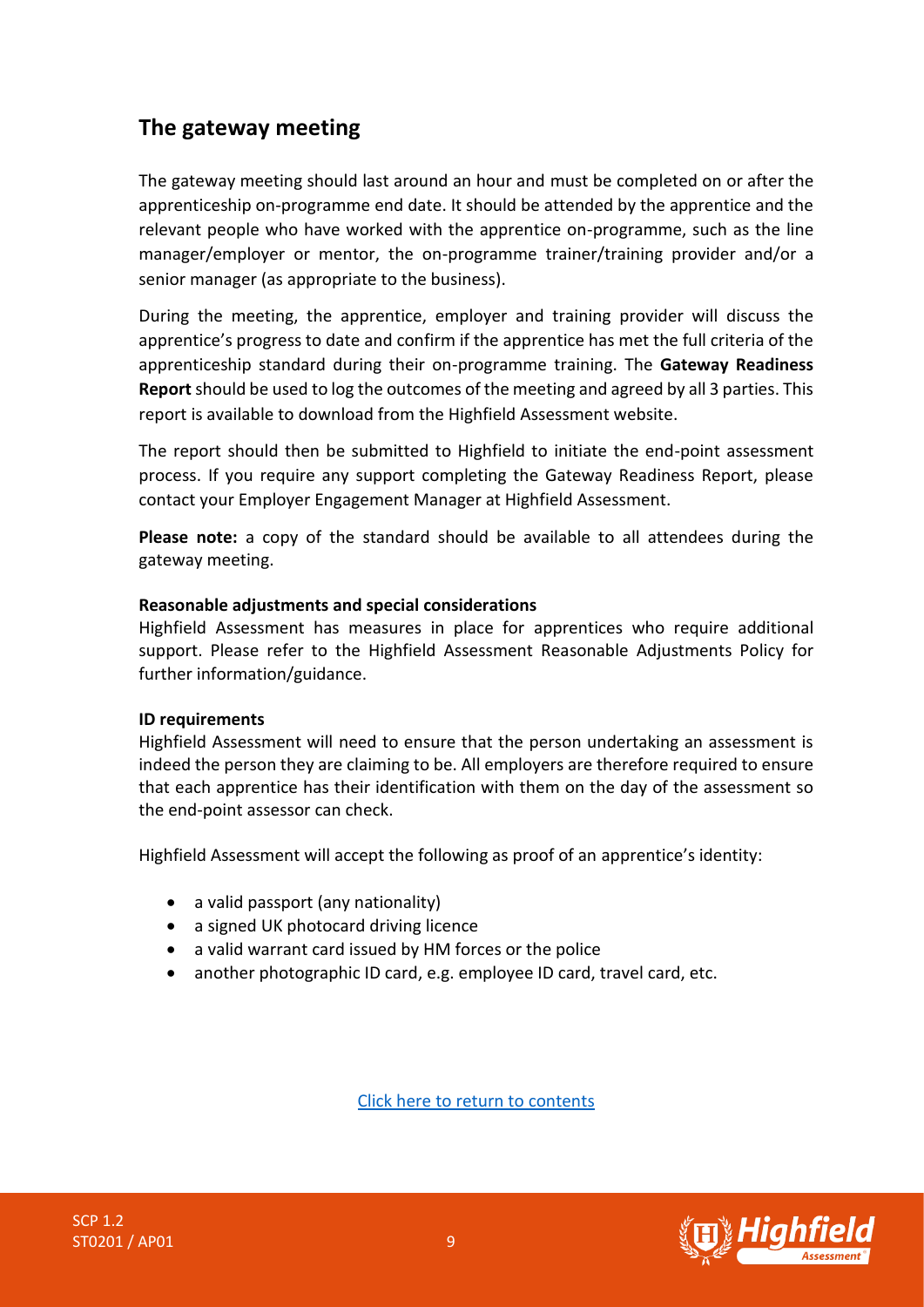# **The Supply Chain Practitioner (Fast Moving Consumer Goods) Apprenticeship Standard**

The following pages contain the supply chain practitioner (fast moving consumer goods) apprenticeship standard and the assessment criteria in a format that is suitable for delivery.

### **Knowledge**

- **K1** Critical supply chain key performance indicators: inventory, forecast accuracy, plan attainment, customer service, vehicle utilisation, on shelf availability and waste, quality and value in line with business requirements and expectations, commerciality; and their impact on other parts of the business.
- **K2** Key legislation, policies and procedures that influence the supply chain: health and safety, environmental, sustainability and others relevant to the business context such as large goods vehicle (LGV) driver hours and food safety/safe manufacturing practices
- **K3** The characteristics and specific needs of different customer groups: retailers, business-to-business, e-commerce, and export
- <span id="page-9-0"></span>**K4** The key principles of Continuous Improvement (CI) Management and Problem Solving
- **K5** The importance of new products and how a product is costed
- **K6** Procurement: the principles of buying strategic and operational decision making (influences, risk, cost); and legal and customer requirements (anti-bribery policies, ethical approaches and frameworks)
- **K7** Forecasting: the levers and influences on customer and consumer demand (market trends, weather, competitor activity and seasonality); the impact of merchandising on supply chain decisions; and others relevant to the business context

**K8** Plan manufacture: the principles of developing and implementing a supply plan taking account of capacity, product life and the key drivers of success

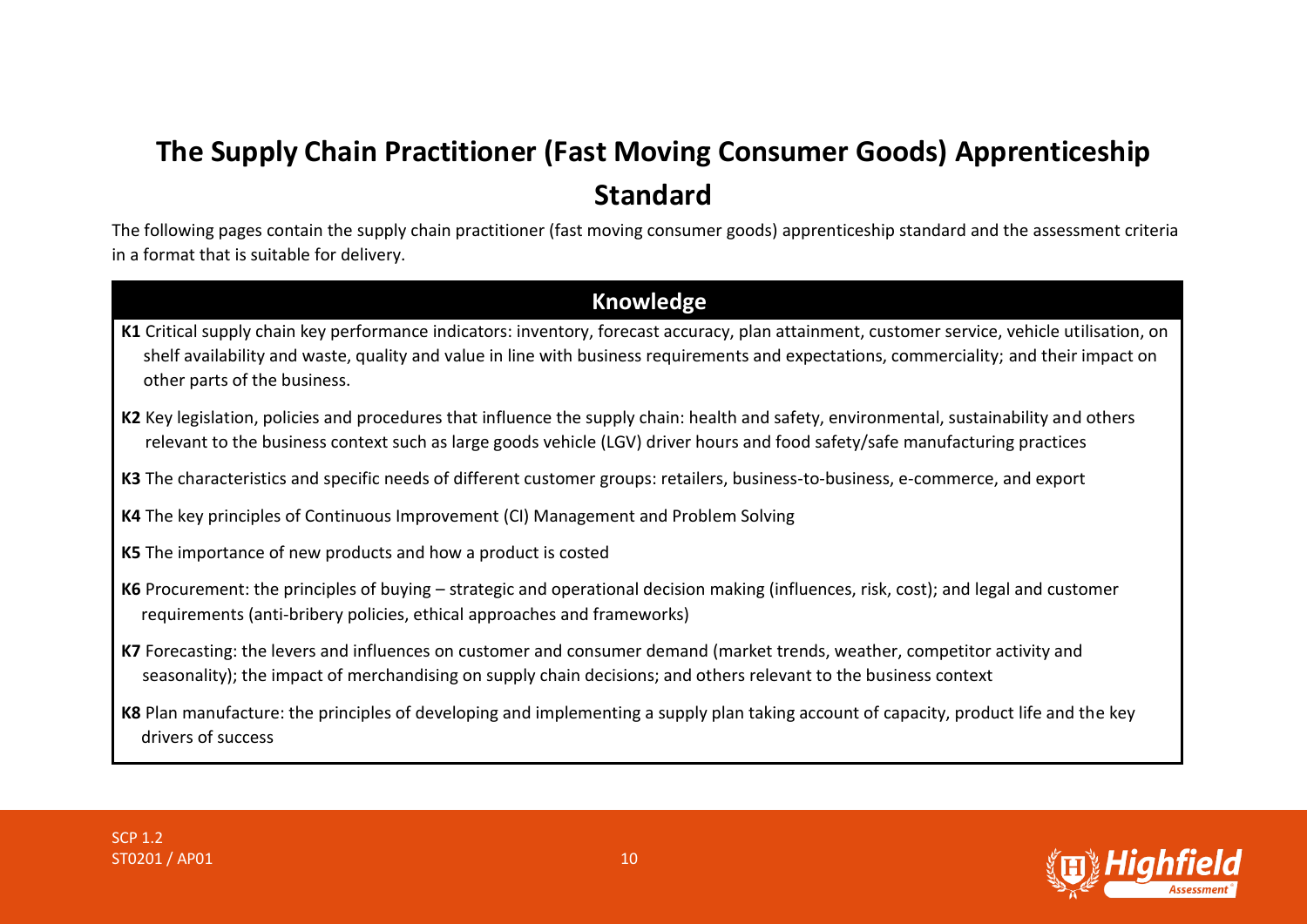**K9** Customer service: the principles of order capture and management, from order receipt to delivery through to customers, the importance of customer fulfilment

**K10** Logistics: the importance of logistics cost, the impact of short-lead time and high demand volatility logistics on network planning

**K11** Information technology (IT) systems for the supply chain: Excel, material requirements planning (MRP) systems and business planning systems

**Knowledge Test**

**Criteria covered in knowledge test**

K1.1 Outline the **critical supply chain key performance indicators**

- K1.2 State the impact of **critical supply chain key performance indicators** on other parts of the business
- K2.1 State key legislation, policies and procedures that influence the supply chain such as health and safety, environment and sustainability
- K2.2 State key legislation, policies and procedures that are relevant to the business context such as large goods vehicle (LGV) driver hours and **food safety/safe manufacturing practices**
- K3.1 Outline the characteristics and specific needs of different **customer groups**
- K4.1 Outline the key principles of **Continuous Improvement (CI) Management**
- K4.2 Outline the key principles of Problem Solving
- K5.1 State the importance of new products and **how a product is costed**

K6.1 Outline the principles of buying such as strategic and operational decision making



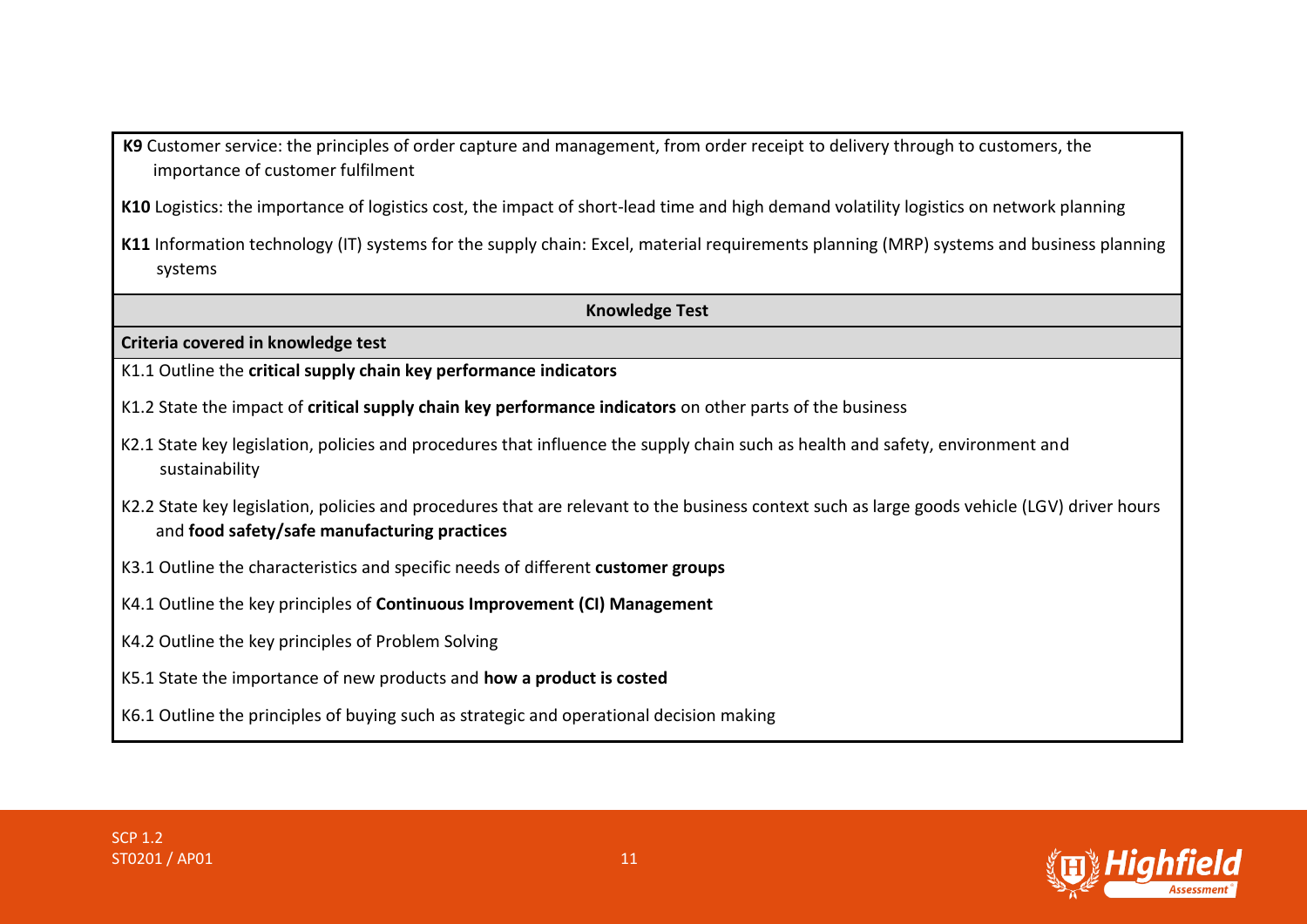K6.2 Outline the legal and customer requirements such as anti-bribery policies, ethical approaches and frameworks

- K7.1 Explain the levers and influences on customer and consumer demand such as market trends, weather, competitor activity and seasonality
- K7.2 Explain the impact of merchandising on supply chain decisions
- K8.1 Outline the principles of developing and implementing a supply plan taking account of capacity, product life and the key drivers of success
- K9.1 Explain the principles of order capture and management, from order receipt to delivery through to customers
- K9.2 Explain the importance of customer fulfilment
- K10.1 Explain the importance of logistics cost
- K10.2 Outline the impact of short-lead time and high demand volatility logistics on network planning

| <b>Workplace Project and Presentation</b>                                                                                                  |                                                                                                                                                                                             |
|--------------------------------------------------------------------------------------------------------------------------------------------|---------------------------------------------------------------------------------------------------------------------------------------------------------------------------------------------|
| Criteria covered in workplace project and presentation                                                                                     |                                                                                                                                                                                             |
| Acceptable achievement criteria<br><b>Outstanding achievement criteria</b>                                                                 |                                                                                                                                                                                             |
| K1.3 Understands own key performance indicators within area of<br>responsibility and their impact on upstream and downstream<br>operations | K1.4 Understands own key performance indicators within area of<br>responsibility and those of other teams within the supply chain<br>and their impact on upstream and downstream operations |
| K11.1 Correctly uses IT systems in their supply chain to complete<br>tasks                                                                 | No outstanding criteria for K11.                                                                                                                                                            |

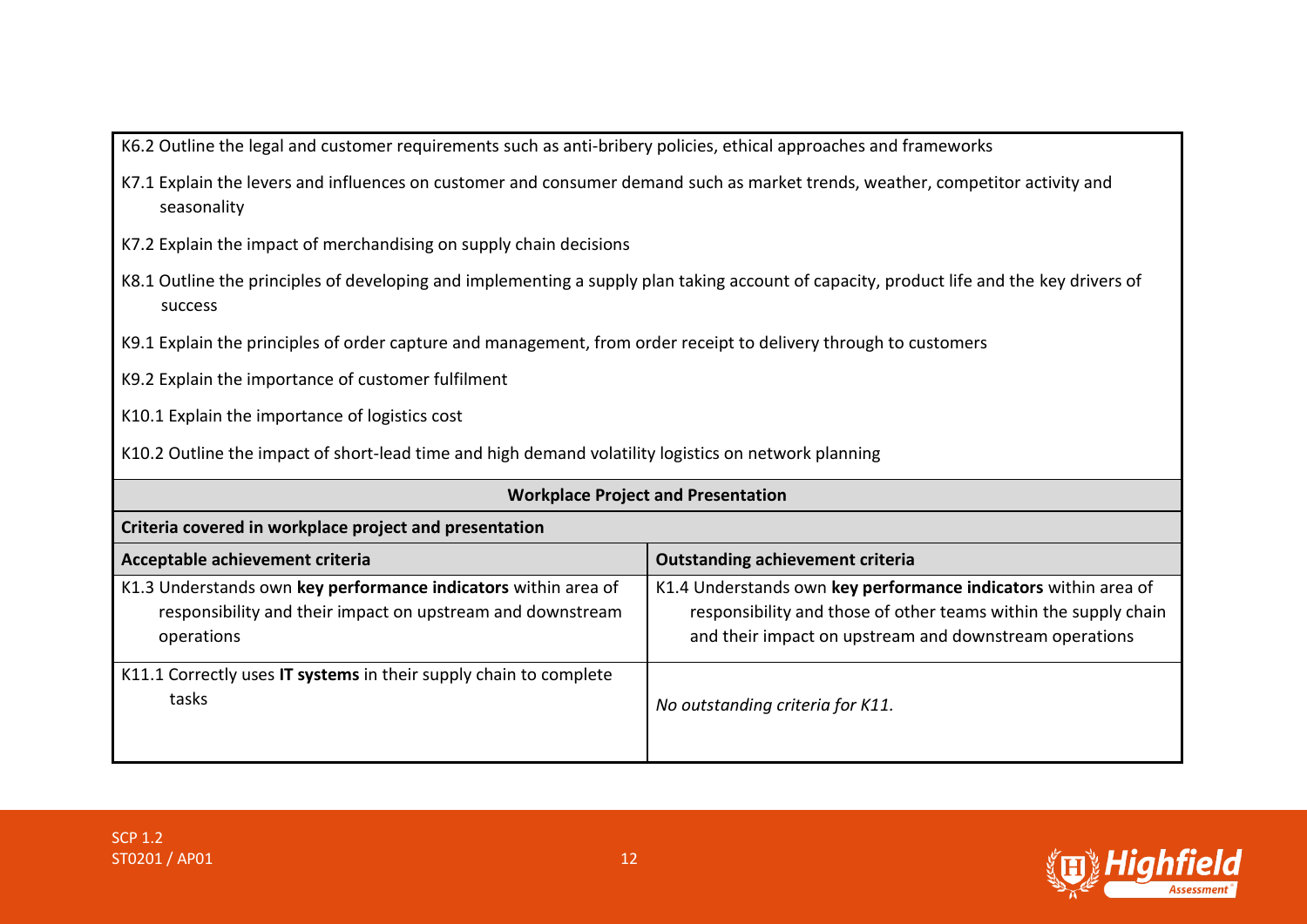| <b>Professional Dialogue and Interview</b>                                                                                                                                                                                    |                                                                                                                                |
|-------------------------------------------------------------------------------------------------------------------------------------------------------------------------------------------------------------------------------|--------------------------------------------------------------------------------------------------------------------------------|
| Criteria covered in professional dialogue and interview                                                                                                                                                                       |                                                                                                                                |
| Acceptable achievement criteria                                                                                                                                                                                               | <b>Outstanding achievement criteria</b>                                                                                        |
| K3.2 Demonstrates an understanding of the needs of a single<br>customer group                                                                                                                                                 | K3.3 Demonstrates an understanding of the needs of multiple<br>customer groups                                                 |
|                                                                                                                                                                                                                               | <b>Amplification and Guidance</b>                                                                                              |
| Critical supply chain key performance indicators:                                                                                                                                                                             |                                                                                                                                |
| $\circ$<br>and value in line with business requirements and expectations, commerciality<br>Food safety/safe manufacturing practices:<br>HACCP, stock rotation (first expired first out)<br>$\circ$<br><b>Customer groups:</b> | Inventory, forecast accuracy, plan attainment, customer service, vehicle utilisation, on shelf availability and waste, quality |
| Retailers, business-to-business, e-commerce and export                                                                                                                                                                        |                                                                                                                                |
| <b>Continuous Improvement (CI) Management:</b>                                                                                                                                                                                |                                                                                                                                |
| The ongoing effort to improve products, services or processes by reducing waste or increasing quality<br>$\circ$                                                                                                              |                                                                                                                                |
| Different improvement techniques include Kaizen and Lean Transformation<br>$\circ$                                                                                                                                            |                                                                                                                                |
| How a product is costed:                                                                                                                                                                                                      |                                                                                                                                |
| Different pricing strategies such as competitive pricing, penetration pricing, premium pricing, price skimming and value<br>pricing<br>Formulas used to value products, e.g.) benefits/cost = value                           |                                                                                                                                |
| IT systems:                                                                                                                                                                                                                   |                                                                                                                                |

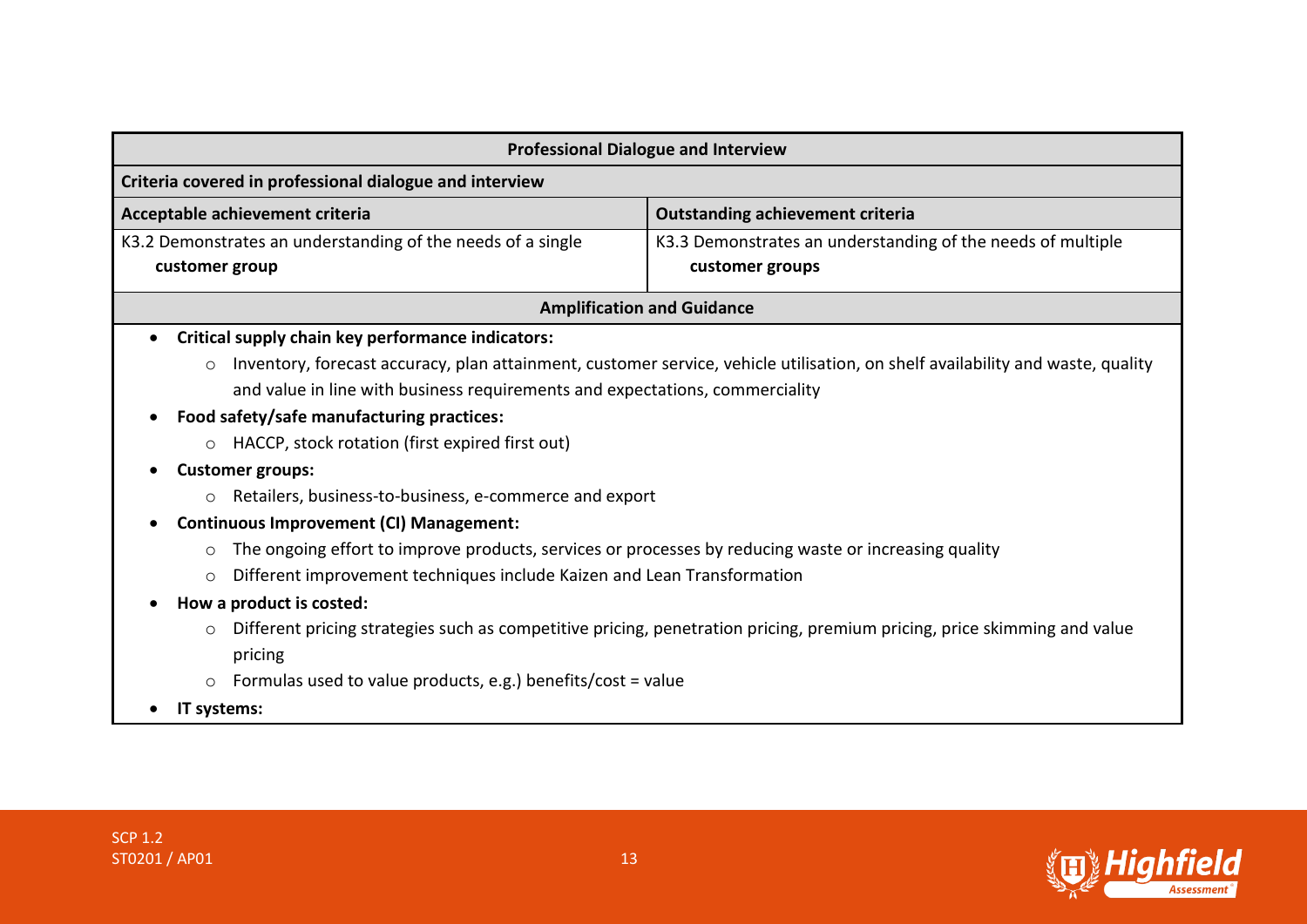o Excel, material requirements planning (MRP) systems, business planning systems, internal software, warehouse management systems

# **Skills**

- **S1** Complete supply chain documentation for audit requirements
- **S2** Analyse data on key trends and themes that affect demand; use data to make recommendations to internal and external customers
- **S3** Prioritise the flow of FMCG products or services based on evolving and changing information; meeting critical deadlines to ensure the efficient running of the FMCG supply chain, including managing unexpected demand
- **S4** Lead and participate in everyday problem-solving activities required for the FMCG industry where small process improvements can have a significant improvement on the rest of the supply chain, using recognised techniques: 5 Whys and fishbone analysis
- **S5** Use continuous improvement techniques to improve performance in the FMCG supply chain, such as forecast
- **S6** Manipulate and interpret constantly changing data sets to inform decision making in the supply chain function(s)
- **S7** Develop and manage a small project plan within a supply chain function(s) to improve operational performance
- **S8** Identify, manage and escalate risks to the business, such as customers significantly exceeding their forecast, factory breakdowns, supplier failures, delivery failures and customer relationship issues through to not fulfilling an order in full, to ensure that products produced and delivered against very short lead times are available whenever and wherever consumers choose to purchase, at the lowest possible cost

**S9** Communicate using appropriate methods and FMCG terminology; verbal, email, face-to-face

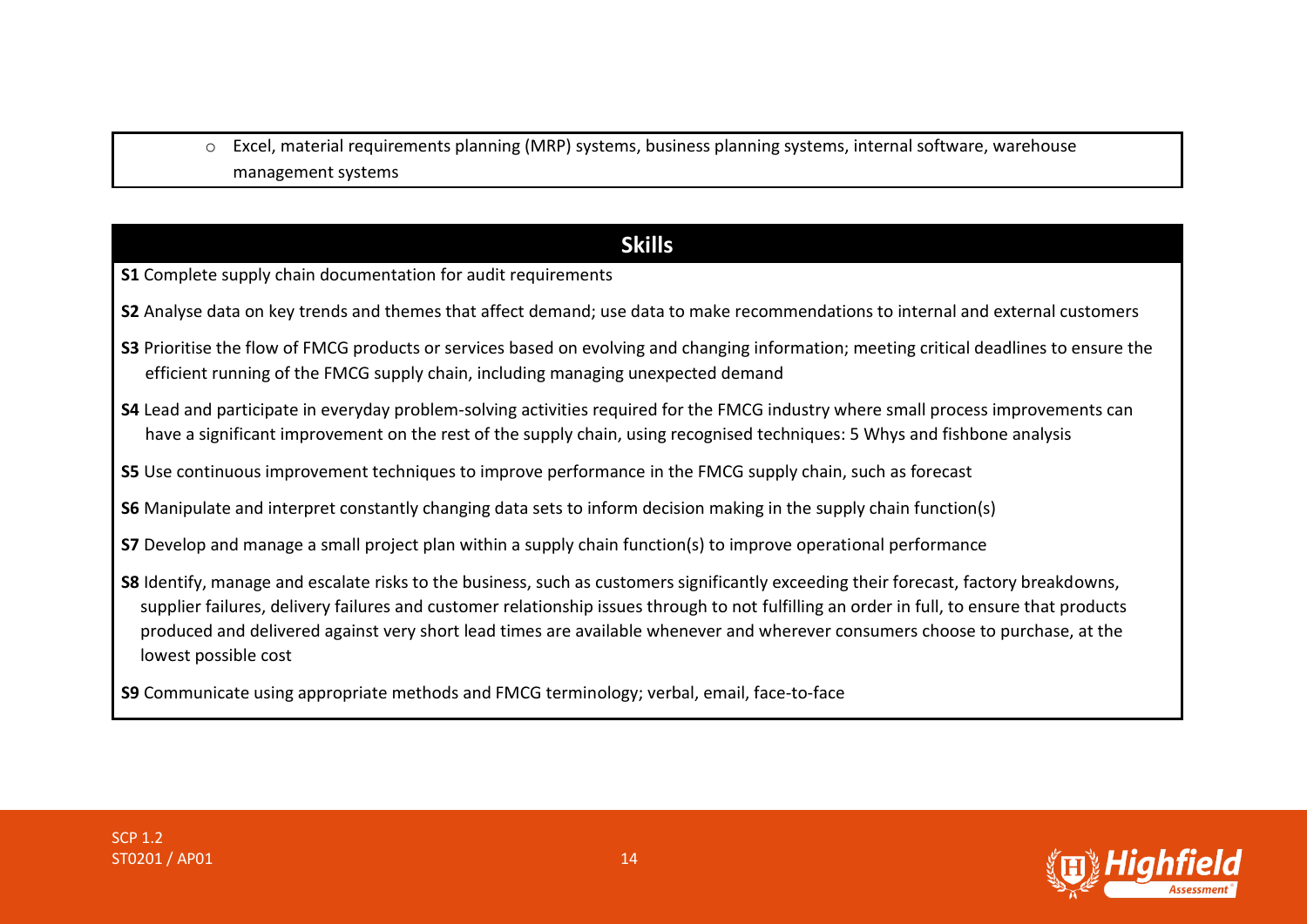| <b>Knowledge Test</b>                                                                                                                                              |                                                                                                                                                                                                                            |  |
|--------------------------------------------------------------------------------------------------------------------------------------------------------------------|----------------------------------------------------------------------------------------------------------------------------------------------------------------------------------------------------------------------------|--|
| Criteria covered in knowledge test                                                                                                                                 |                                                                                                                                                                                                                            |  |
| S1.1 State how to complete supply chain documentation for audit requirements                                                                                       |                                                                                                                                                                                                                            |  |
| S2.1 Analyse data on key trends and themes that affect demand                                                                                                      |                                                                                                                                                                                                                            |  |
| S2.2 Describe how to use data to make recommendations to internal and external customers                                                                           |                                                                                                                                                                                                                            |  |
| <b>Workplace Project and Presentation</b>                                                                                                                          |                                                                                                                                                                                                                            |  |
| Criteria covered in workplace project and presentation                                                                                                             |                                                                                                                                                                                                                            |  |
| Acceptable achievement criteria                                                                                                                                    | <b>Outstanding achievement criteria</b>                                                                                                                                                                                    |  |
| S3.1 Ensures the flow of FMCG products or services, reacting to<br>factors affecting the operation as they occur<br>S3.2 Meets critical deadlines                  | S3.3 Ensures the flow of FMCG products or services, considers<br>factors that may impact on the efficient running of the FMCG<br>supply chain and has contingency plans in place<br>S3.4 Exceeds deadlines                 |  |
| S4.1 Lead and participate in everyday problem-solving activities,<br>using a recognised technique                                                                  | S4.2 Lead and participate in everyday problem-solving activities,<br>using multiple techniques; end to end understanding<br>demonstrated; longer-term horizon considered, element of<br>'future proofing'/forward thinking |  |
| S5.1 Use up to 2 CI techniques to identify one or two potential<br>improvements for the workplace and shows how improvements<br>could be embedded in the workplace | S5.2 Uses 3 plus CI techniques to identify 3 or more potential<br>outcomes and shows how improvements could be embedded<br>in the workplace                                                                                |  |

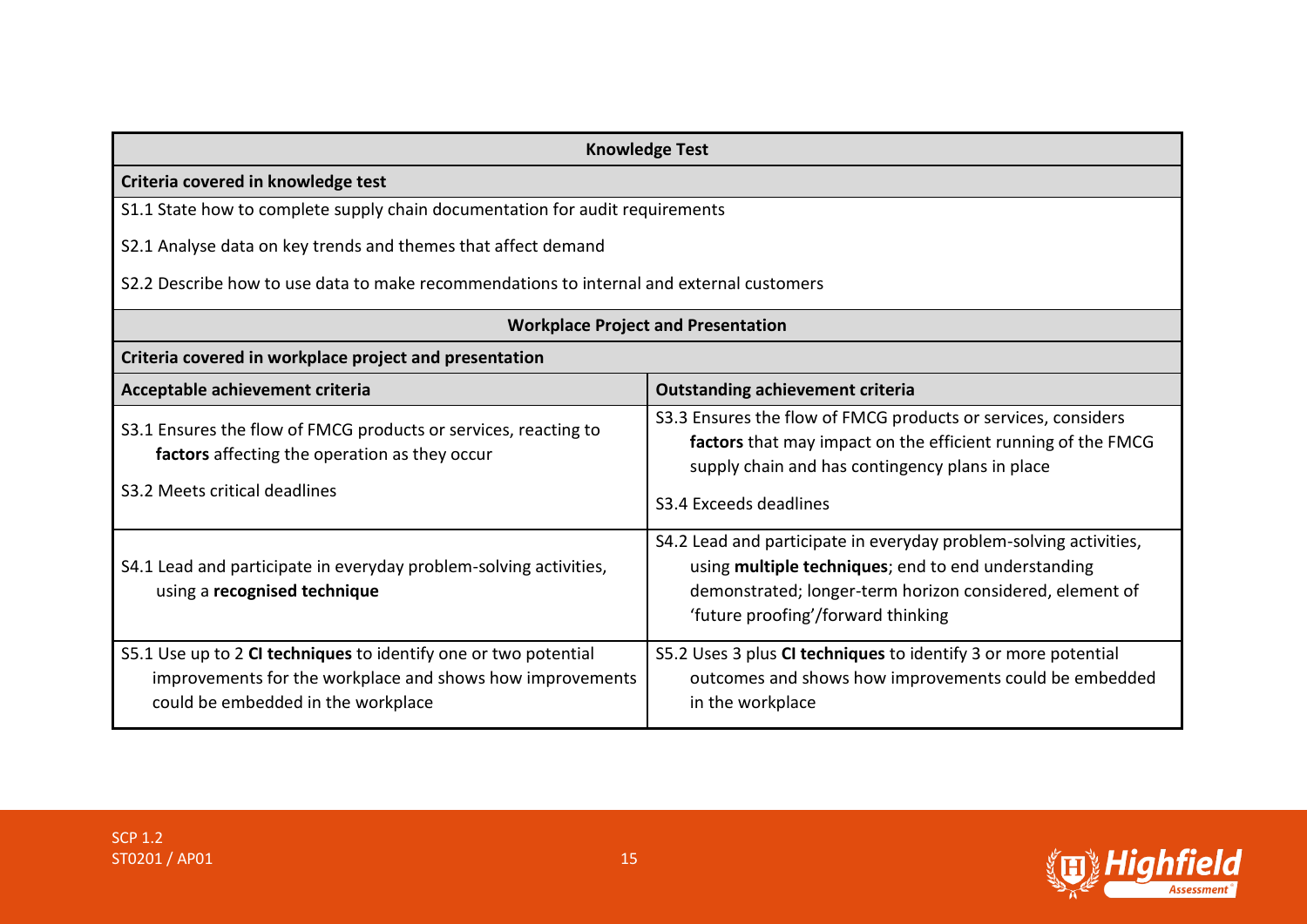| S6.2 Making reasoned and sound/logical recommendations based<br>on data analysis for potential business benefits                                                                                                                                                                                                                                |
|-------------------------------------------------------------------------------------------------------------------------------------------------------------------------------------------------------------------------------------------------------------------------------------------------------------------------------------------------|
| S7.2 Develops a project plan with activities, milestones, roles and<br>responsibilities, key stages and deliverables, risk log.<br>Demonstrates adherence to plan and re-planning based on<br>project findings                                                                                                                                  |
| S8.3 Identify, manage and escalate risks within own area of<br>responsibility and to other areas of the supply chain/business<br>(internal and external), based on project outcomes<br>S8.4 Ensure product availability, anticipating and contingency<br>planning for internal and external factors which may impact on<br>product availability |
| S9.3 Presents reasoned conclusions and sound/logical<br>recommendations for future implementation                                                                                                                                                                                                                                               |
| S9.4 Communicates message using appropriate method and FMCG<br>terminology, adapts style according to the audience                                                                                                                                                                                                                              |
| <b>Amplification and Guidance</b>                                                                                                                                                                                                                                                                                                               |
| For example, supply issues, transportation network failure and financial constraints                                                                                                                                                                                                                                                            |
|                                                                                                                                                                                                                                                                                                                                                 |

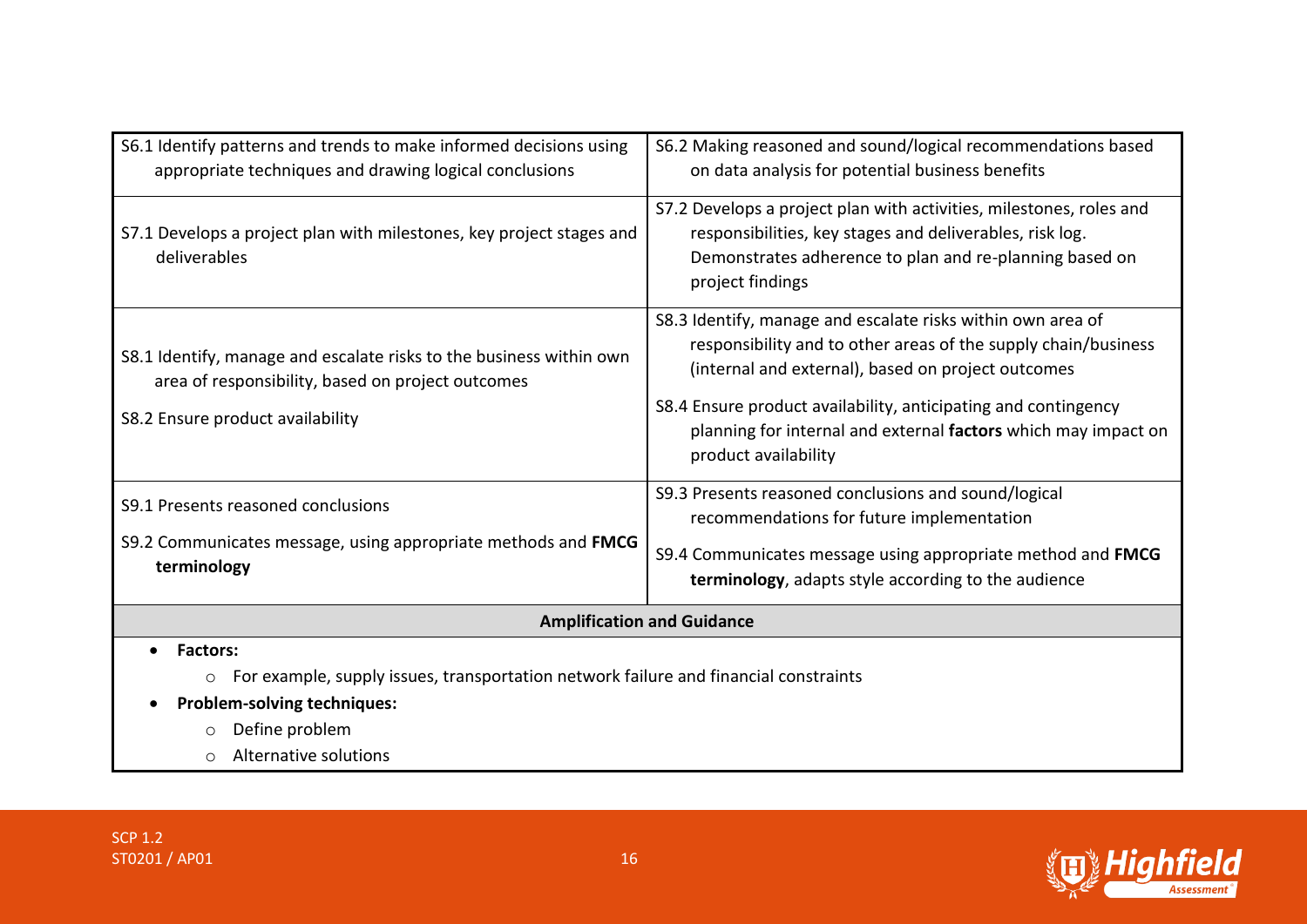- o Evaluate alternative
- o Implementation
- **CI techniques:**
	- o Kaizen
	- $\circ$  Lean Transformation
- **FMCG terminology:** 
	- o Examples include stock keeping unit (SKU), return on investment, productivity, effective coverage and consumer promotion

# **Behaviours B1** Responsiveness to change: demonstrates and encourages curiosity to foster new ways of thinking and working to ensure economic benefits are maximised **B2** Pride in work: aims for excellence, time management, adherence to deadlines **B3** Have courage and conviction in their decisions and demonstrates ownership of work **B4** Builds good relationships with others, works collaboratively, contributes ideas and challenges appropriately, leads by example **B5** Tenacious approach to problem-solving by working to identify and ensure root causes are resolved to ensure supply chains remain flexible and agile **B6** Highly effective communicator at all levels and with a variety of stakeholders: always acting with integrity and respect **B7** Safe working: ensures safety of self and others, challenges safety issues **B8** Acts in alignment with the business vision and values, desire to learn about the FMCG industry, acts as an ambassador

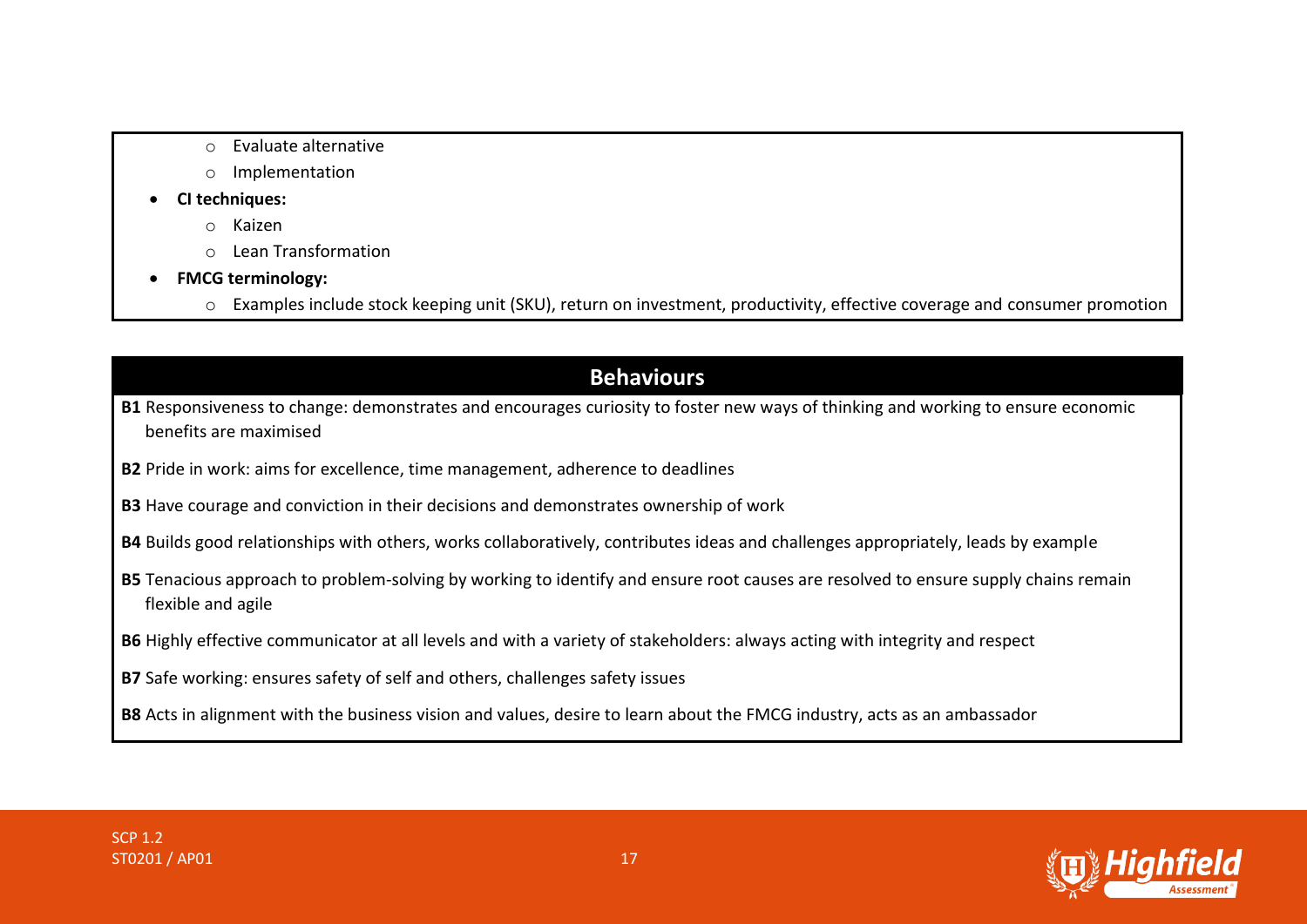| <b>Workplace Project and Presentation</b>                                                                                              |                                                                                                                                                 |  |
|----------------------------------------------------------------------------------------------------------------------------------------|-------------------------------------------------------------------------------------------------------------------------------------------------|--|
| Criteria covered in workplace project and presentation                                                                                 |                                                                                                                                                 |  |
| <b>Outstanding achievement criteria</b><br>Acceptable achievement criteria                                                             |                                                                                                                                                 |  |
| B1.1 Demonstrates flexibility to changing working environment and<br>demands                                                           | B1.2 Constructively questions and challenges to understand the<br>reasons behind the change. Sets a positive example for others<br>about change |  |
| B2.1 Aims to meet objectives<br>B2.2 Demonstrates good time management                                                                 | B2.3 Aims for exceeding objectives. Actively reviews performance<br>with a critical eye and looks for ways to improve performance               |  |
| <b>B3.1 Accepts responsibility</b><br>B3.2 Plans work to meet objectives                                                               | B3.3 Plans to exceed objectives. Effectively prioritises and re-<br>prioritises work to meet objectives                                         |  |
| B4.1 Builds good relationships with others<br><b>B4.2 Works collaboratively</b><br>B4.3 Contributes ideas and challenges appropriately | B4.4 Contributes to team based discussions/problem solving                                                                                      |  |
| B5.1 Works to identify and ensure root causes of problems are<br>resolved                                                              | B5.2 Adopts a preventative approach to problem solving                                                                                          |  |
| B6.1 Communicates message to different audience, honest and<br>polite                                                                  | B6.2 Reviews effectiveness of communication to identify ways to<br>improve. Demonstrates effective influencing skills                           |  |

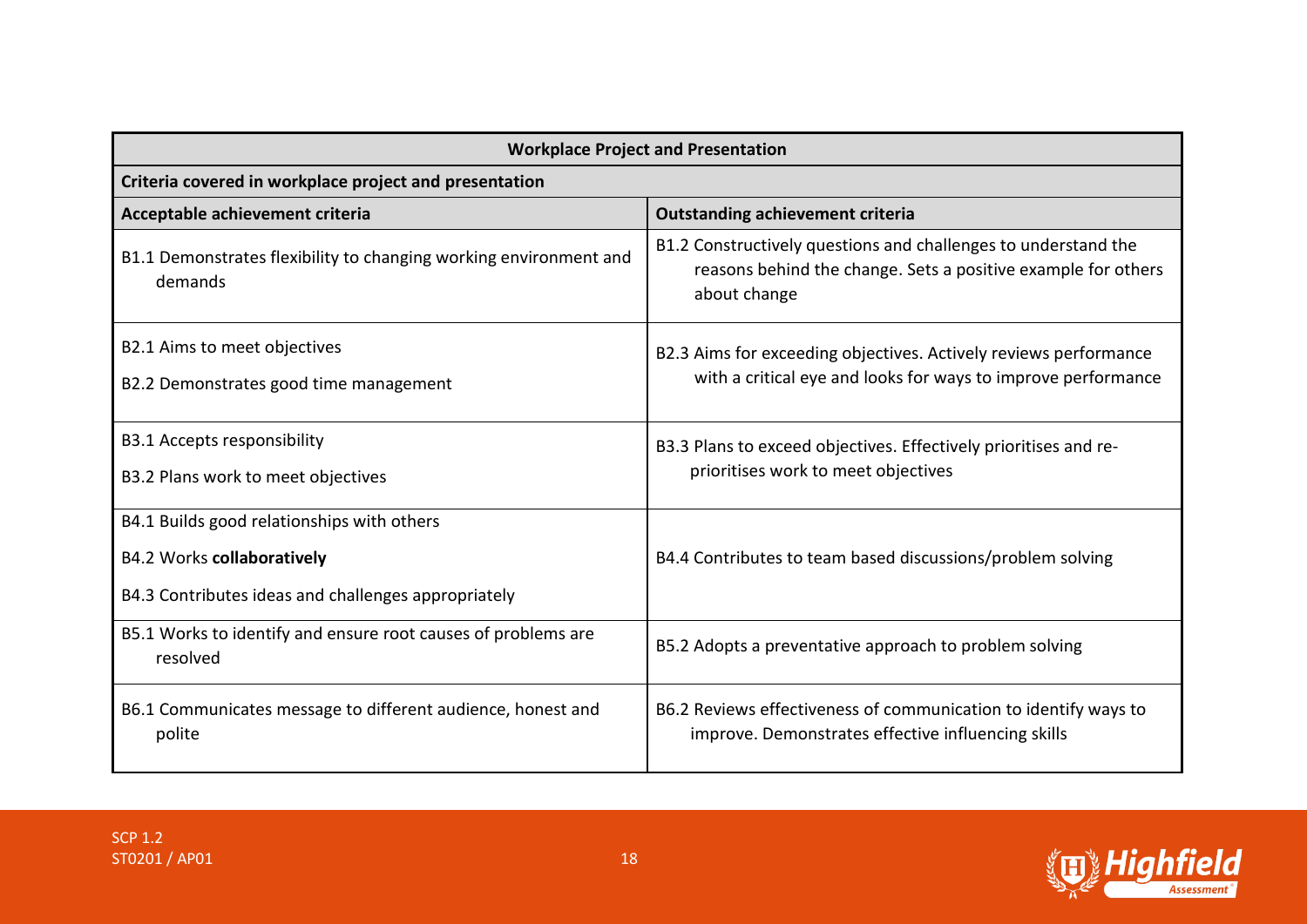| <b>Professional Dialogue and Interview</b>                                                                    |                                                                                                                                                 |  |
|---------------------------------------------------------------------------------------------------------------|-------------------------------------------------------------------------------------------------------------------------------------------------|--|
| Criteria covered in Professional Dialogue and Interview                                                       |                                                                                                                                                 |  |
| Acceptable achievement criteria                                                                               | <b>Outstanding achievement criteria</b>                                                                                                         |  |
| B1.1 Demonstrates flexibility to changing working environment and<br>demands                                  | B1.2 Constructively questions and challenges to understand the<br>reasons behind the change. Sets a positive example for others<br>about change |  |
| <b>B3.1 Accepts responsibility</b>                                                                            |                                                                                                                                                 |  |
| B3.2 Is proactive, plans work to meet objectives                                                              | B3.3 Plans to exceed objectives. Effectively prioritises and re-<br>prioritises work to meet objectives                                         |  |
| B3.4 Is proactive, plans work                                                                                 |                                                                                                                                                 |  |
| B4.1 Builds good relationships with others                                                                    |                                                                                                                                                 |  |
| <b>B4.2 Works collaboratively</b>                                                                             | B4.4 Contributes to team based discussions/problem solving                                                                                      |  |
| B4.3 Contributes ideas and challenges appropriately                                                           |                                                                                                                                                 |  |
| B5.1 Works to identify and ensure root causes of problems are<br>resolved                                     |                                                                                                                                                 |  |
| B5.3 Works to identify and ensure root causes of problems are<br>resolved, demonstrating a tenacious approach | B5.2 Adopts a preventative approach to problem solving                                                                                          |  |
| B7.1 Ensures safety of self and others, hygienic                                                              | B7.3 Promotes safe working                                                                                                                      |  |
| B7.2 Challenges safety issues                                                                                 |                                                                                                                                                 |  |

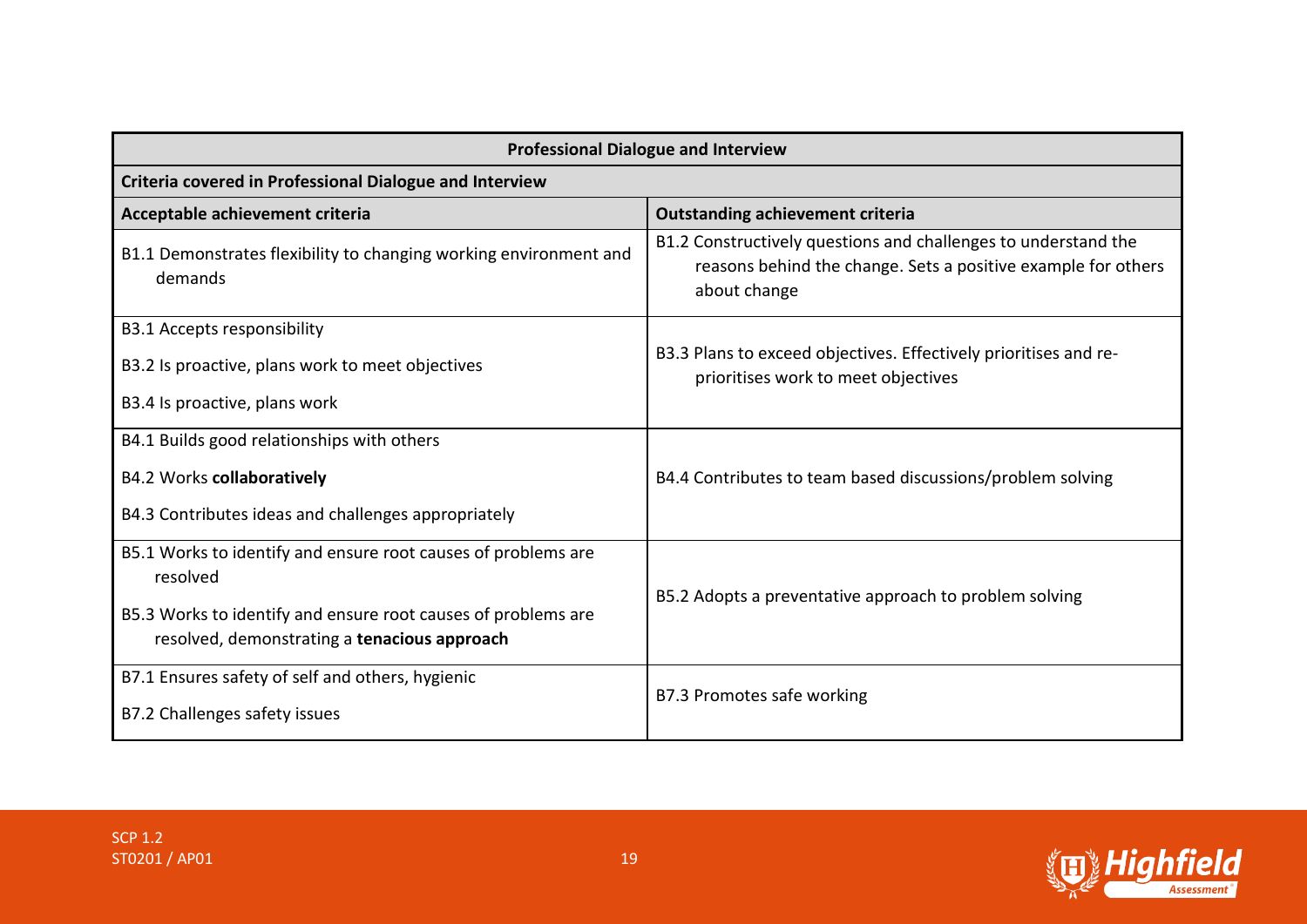| B8.3 Promotes business vision and values to others<br>B8.1 Acts in alignment with the business vision and values |                                                                 |  |
|------------------------------------------------------------------------------------------------------------------|-----------------------------------------------------------------|--|
| B8.2 Completes activity to learn about FMCG industry                                                             | B8.4 Undertakes activity to promote the supply chain profession |  |
| <b>Amplification and Guidance</b>                                                                                |                                                                 |  |
| Collaboratively:                                                                                                 |                                                                 |  |
| Working with others in a beneficial way<br>$\circ$                                                               |                                                                 |  |
| Using the expertise of others                                                                                    |                                                                 |  |
| Listening and contribution skills                                                                                |                                                                 |  |
| Using teamwork to achieve results<br>$\circ$                                                                     |                                                                 |  |
| <b>Tenacious approach:</b>                                                                                       |                                                                 |  |
| With determination and persistence<br>$\circ$                                                                    |                                                                 |  |

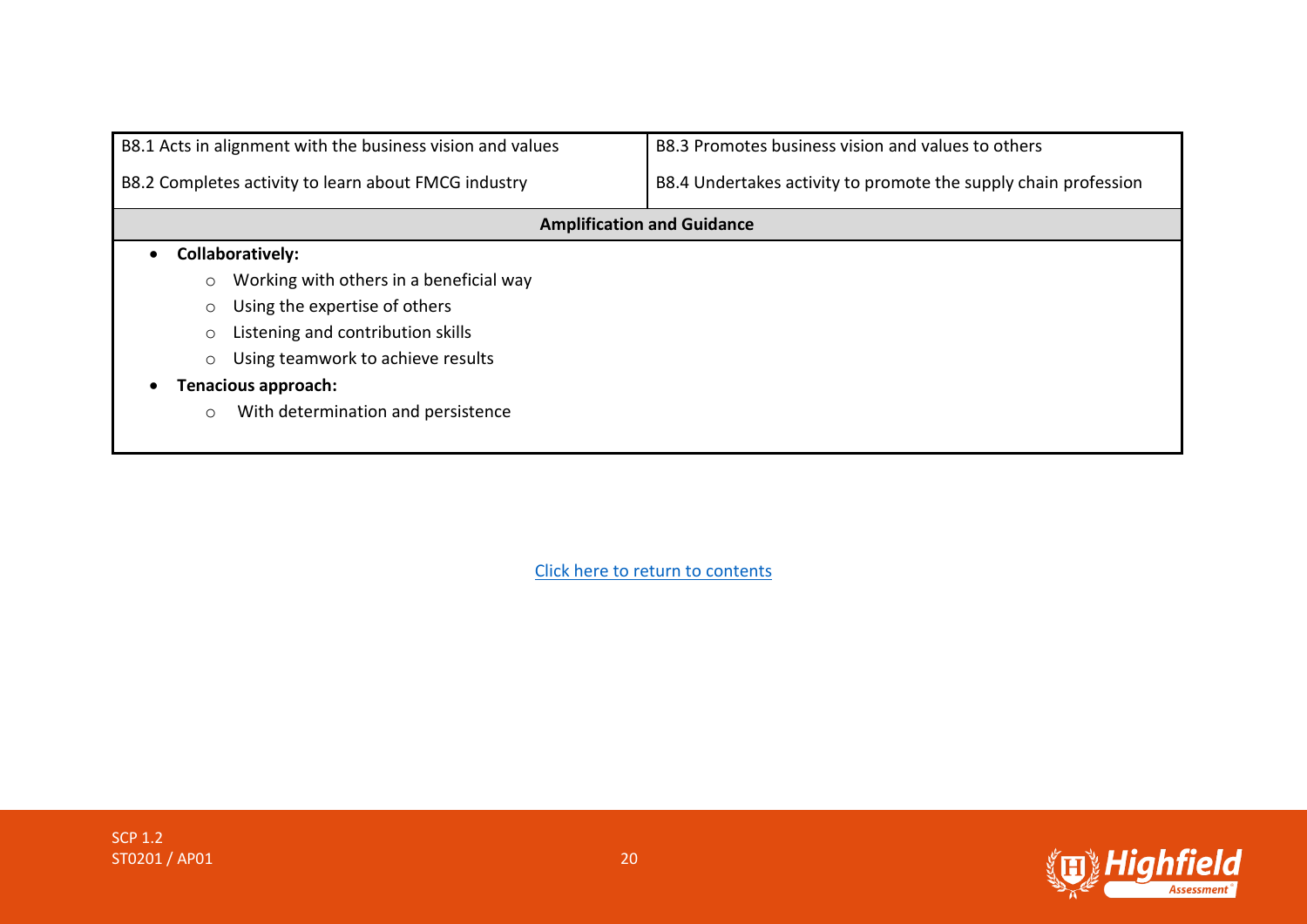# **Assessment Summary**

<span id="page-20-0"></span>The end-point assessment for the Supply Chain Practitioner Apprenticeship Standard is made up of 3 components:

- 1. Knowledge test consisting of 30 multiple-choice questions and 6 extended answer questions of 90-minutes duration
- 2. 3000-word workplace project report and 1-hour presentation
- 3. Professional dialogue and interview of 45-minutes duration

As an employer/training provider, you should agree a plan and schedule with the apprentice to ensure all assessment components can be completed effectively.

Each component of the end-point assessment will be assessed against the appropriate criteria laid out in this kit and a mark allocated. The grade will be determined using the combined mark.

# **Knowledge test**

The knowledge test is weighted at 25% of the end-point assessment. Total marks available are 60.

- To achieve a **pass**, apprentices will score at least 40 out of 60
- To achieve a **distinction**, apprentices will score at least 51 out of 60
- **Unsuccessful** apprentices will have scored 39 or below

It may be a paper-based or computer-based test and will be undertaken under 'controlled' conditions.

# **Workplace Project and Presentation**

The workplace project and presentation is weighted at 50% of the end-point assessment.

- To achieve a **pass**, apprentices must cover all the acceptable achievement criteria
- To achieve a **distinction**, apprentices must cover all the acceptable achievement criteria and score at least 26 from the outstanding achievement criteria
- **Unsuccessful** apprentices will not have met all the acceptable achievement criteria

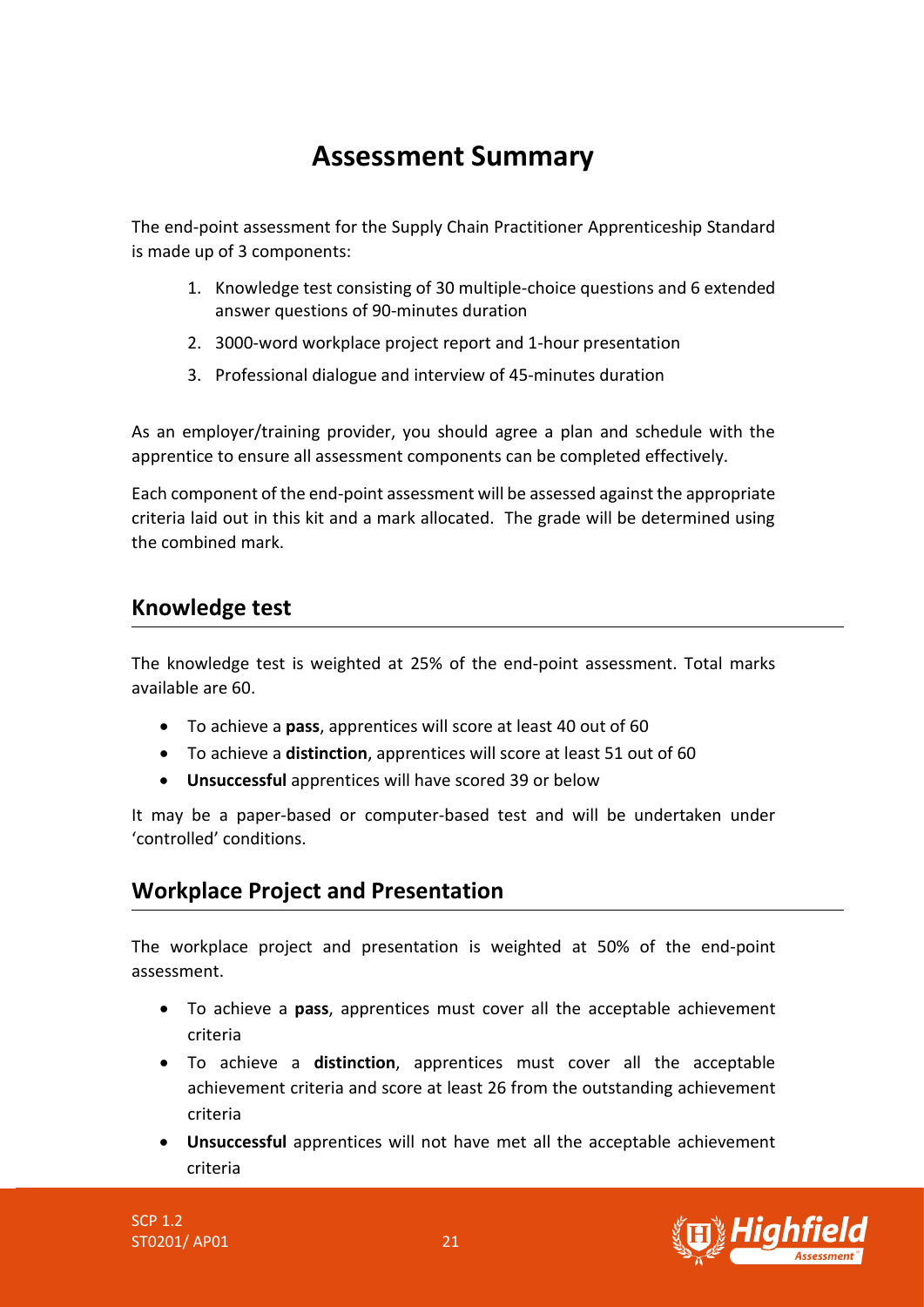The workplace project and presentation may be conducted using technology such as video link, as long as fair assessment conditions can be maintained.

# **Professional dialogue and interview**

The professional dialogue and interview is weighted at 25% of the end-point assessment.

- To achieve a **pass**, apprentices will cover all the acceptable achievement criteria
- To achieve a **distinction**, apprentices will cover all the acceptable achievement criteria and score at least 16 from the outstanding achievement criteria
- **Unsuccessful** apprentices will not have met all the acceptable achievement criteria

The professional dialogue and interview must be conducted in a 'controlled' environment. It may be conducted using technology such as video link, as long as fair assessment conditions can be maintained.

# **Grading**

The apprenticeship includes pass and distinction grades with the final grade based on the apprentice's combined performance in each assessment activity.

In order to pass the apprentice is required to pass each of the three assessments.

In order to achieve a distinction, the apprentice must achieve a distinction in the workplace project & presentation and at least one of the other assessment methods.

The overall grade for the apprentice is determined using the matrix below.

| Knowledge test     | Workplace project &<br>presentation         | Professional<br>dialogue & interview | <b>Overall grade</b><br>awarded |
|--------------------|---------------------------------------------|--------------------------------------|---------------------------------|
|                    | Fail any of the three assessment activities |                                      | Fail                            |
| Pass               | Pass                                        | Pass                                 | Pass                            |
| Pass               | Distinction                                 | Pass                                 | Pass                            |
| Pass               | Pass                                        | Distinction                          | Pass                            |
| <b>Distinction</b> | Pass                                        | Pass                                 | Pass                            |
| Pass               | <b>Distinction</b>                          | Distinction                          | <b>Distinction</b>              |
| Distinction        | Pass                                        | Distinction                          | Pass                            |
| <b>Distinction</b> | Distinction                                 | Pass                                 | <b>Distinction</b>              |
| Distinction        | Distinction                                 | <b>Distinction</b>                   | <b>Distinction</b>              |

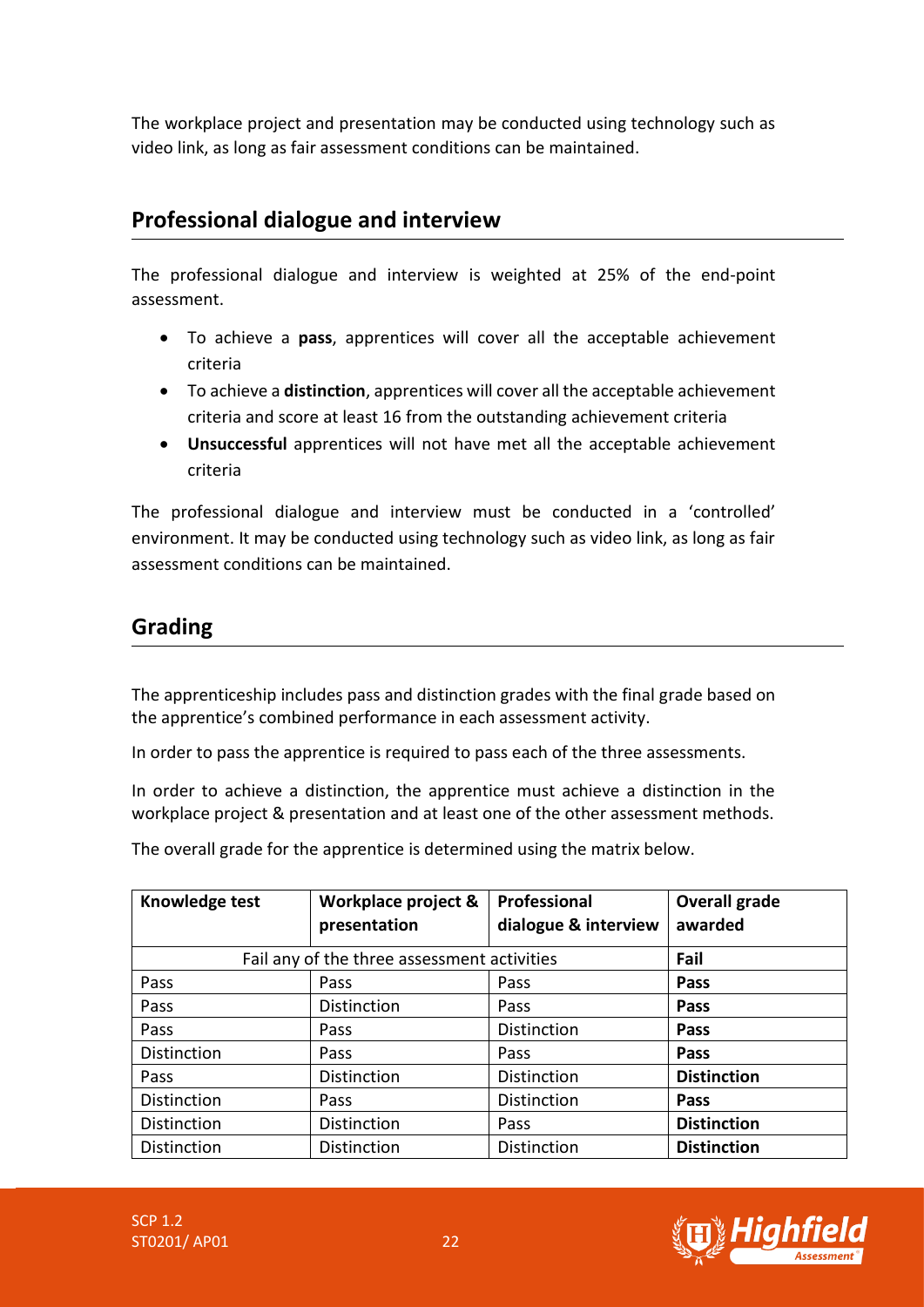# **Retake and Re-sit information**

Should an apprentice fail an assessment activity on the first attempt, a resit should be scheduled as soon as the apprentice is ready, when practicable for the business and in line with the policies, practices and procedures of Highfield.

Any EPA component resit/retake must be taken during the maximum 12 week EPA period, otherwise, the entire EPA must be retaken in full in a new 12 week period. Apprentices should have a supportive action plan to prepare for the resit/retake.

Resits/retakes will not be offered to apprentices wishing to move from pass to distinction. Apprentices who take a resit/retake will only be able to achieve a pass in their overall grade, unless there are exceptional circumstances that are beyond the control of the apprentice as determined by Highfield.

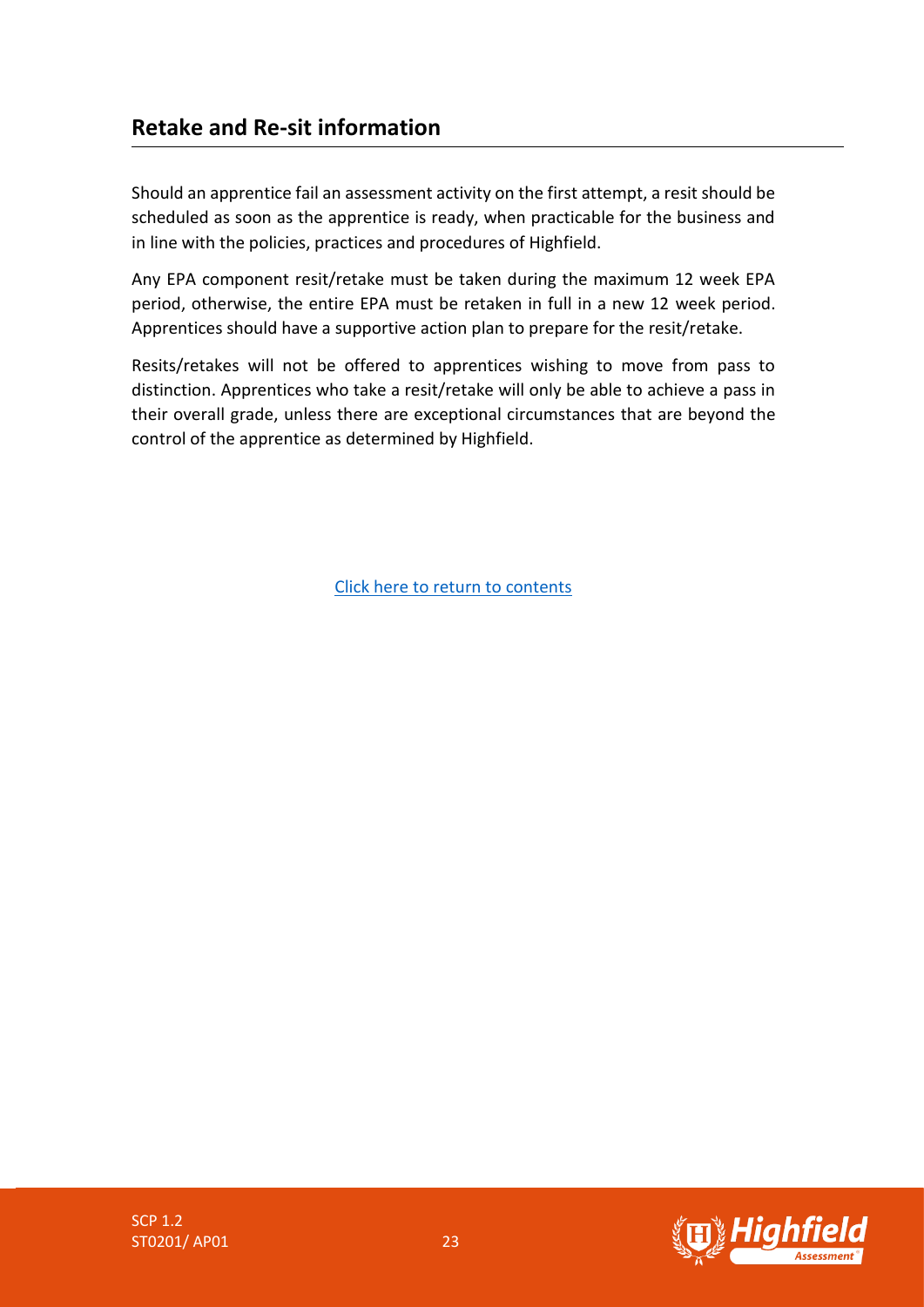# <span id="page-23-0"></span>**Assessing the Knowledge Test**

The following knowledge areas of the Supply Chain Practitioner Apprenticeship Standard will be assessed by a 90-minute knowledge test consisting of 30 multiplechoice questions with 4 options per question, worth 1 mark each, and 6 extendedanswer questions, worth 5 marks each, with a pass mark of 40 out of 60.

The following knowledge areas will be assessed through the multiple-choice questions:

- **K1** Critical supply chain key performance indicators: inventory, forecast accuracy, plan attainment, customer service, vehicle utilisation, on shelf availability and waste, quality and value in line with business requirements and expectations, commerciality; and their impact on other parts of the business
- **K2** Key legislation, policies and procedures that influence the supply chain: health and safety, environmental, sustainability and others relevant to the business context such as large goods vehicle (LGV) driver hours and food safety/safe manufacturing practices
- **K3** The characteristics and specific needs of different customer groups: retailers, business-to-business, e-commerce and export
- **K4** The key principles of Continuous Improvement (CI) Management and Problem Solving
- **K5** The importance of new products and how a product is costed
- **S1** Complete supply chain documentation for audit requirements

The following knowledge areas will be assessed through the extended answer questions:

- **K7** Procurement: the principles of buying strategic and operational decision making (influences, risk, cost); and legal and customer requirements (antibribery policies, ethical approaches and frameworks)
- **K8** Forecasting: the levers and influences on customer and consumer demand (market trends, weather, competitor activity and seasonality); the impact of merchandising on supply chain decisions; and others relevant to the business context
- **K9** Plan manufacture: the principles of developing and implementing a supply plan taking account of capacity, product life and the key drivers of success
- **K10** Customer service: the principles of order capture and management, from order receipt to delivery through to customers, the importance of customer fulfilment
- **K11** Logistics: the importance of logistics cost, the impact of short-lead time and high demand volatility logistics on network planning
- **S2** Analyse data on key trends and themes that affect demand; use data to make recommendations to internal and external customers

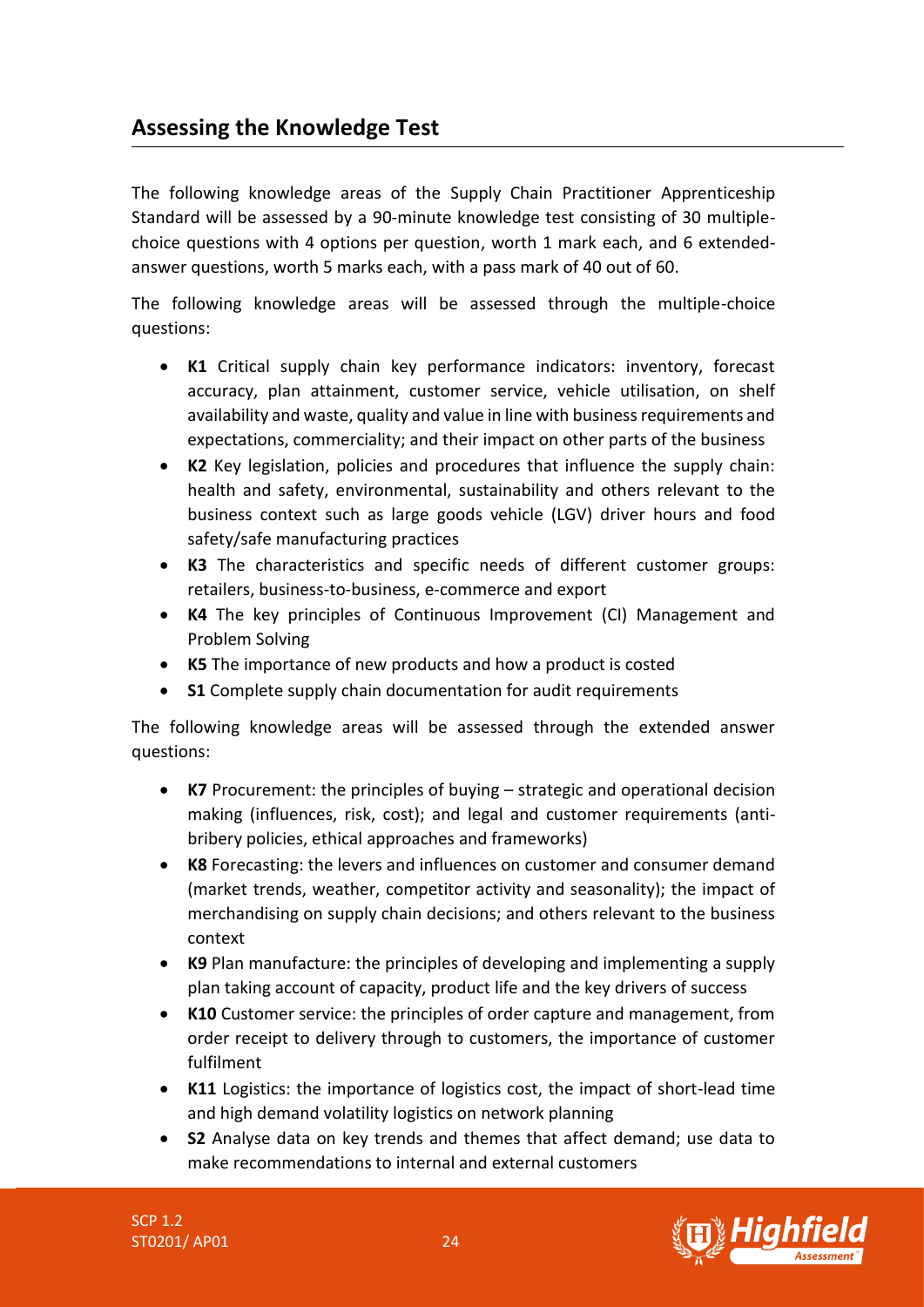In each paper, questions will cover each of the areas above, however not every aspect of every area will be covered in every test.

The knowledge test should be taken as early as possible in the 12 week period of the end-point assessment and must be passed prior to the apprentice undertaking the professional dialogue and interview.

### **Before the assessment**

The employer/training provider should:

- brief the apprentice on the areas that will be assessed by the knowledge test.
- in readiness for end-point assessment, set the apprentice a mock knowledge test. A test is available to download from the Highfield Assessment website. The mock tests are available as paper-based tests and also on the mock eassessment system.

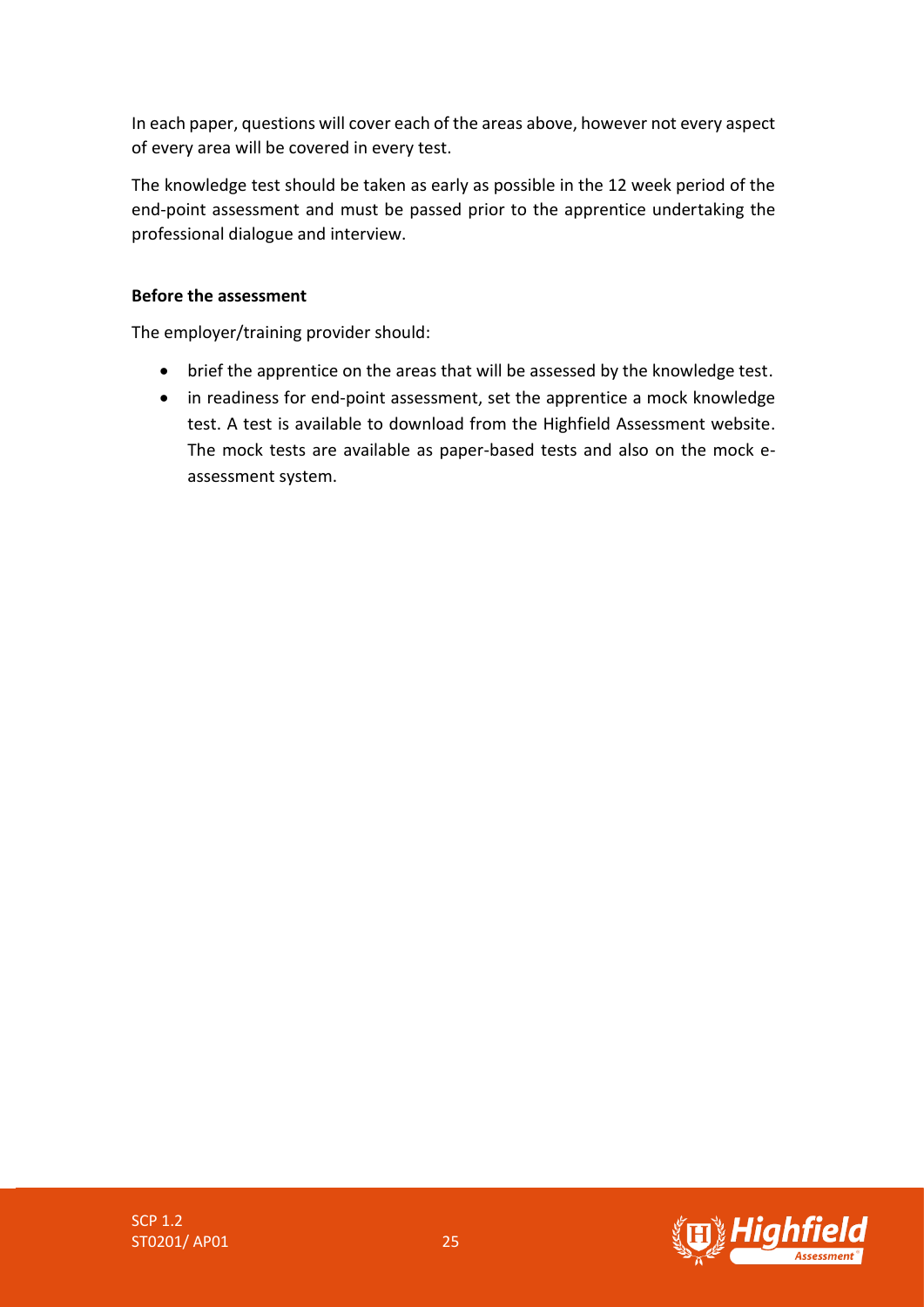# **Knowledge Test Criteria**

| K1 Critical supply chain key<br>performance indicators:<br>inventory, forecast<br>accuracy, plan attainment,<br>customer service, vehicle<br>utilisation, on shelf<br>availability and waste,<br>quality and value in line<br>with business requirements<br>and expectations,<br>commerciality; and their<br>impact on other parts of the<br>business. | Knowledge<br>K1.1 Outline the critical supply chain key performance<br>indicators<br>K1.2 State the impact of critical supply chain key<br>performance indicators on other parts of the business                                                                                                                                                          |
|--------------------------------------------------------------------------------------------------------------------------------------------------------------------------------------------------------------------------------------------------------------------------------------------------------------------------------------------------------|-----------------------------------------------------------------------------------------------------------------------------------------------------------------------------------------------------------------------------------------------------------------------------------------------------------------------------------------------------------|
| K2 Key legislation, policies and<br>procedures that influence<br>the supply chain: health<br>and safety, environmental,<br>sustainability and others<br>relevant to the business<br>context such as large goods<br>vehicle (LGV) driver hours<br>and food safety/safe<br>manufacturing practices                                                       | K2.1 State key legislation, policies and procedures that<br>influence the supply chain such as health and safety,<br>environment and sustainability<br>K2.2 State key legislation, policies and procedures that are<br>relevant to the business context such as large goods<br>vehicle (LGV) driver hours and food safety/safe<br>manufacturing practices |
| K3 The characteristics and<br>specific needs of different<br>customer groups: retailers<br>business-to-business, e-<br>commerce and export                                                                                                                                                                                                             | K3.1 Outline the characteristics and specific needs of<br>different customer groups such as retailers, business-<br>to-business, e-commerce and export                                                                                                                                                                                                    |
| K4 The key principles of<br>Continuous Improvement<br>(CI) Management and<br>Problem Solving                                                                                                                                                                                                                                                           | K4.1 Outline the key principles of Continuous<br>Improvement (CI) Management<br>K4.2 Outline the key principles of Problem Solving                                                                                                                                                                                                                        |
| K5 The importance of new<br>products and how a product<br>is costed                                                                                                                                                                                                                                                                                    | K5.1 State the importance of new products and how a<br>product is costed                                                                                                                                                                                                                                                                                  |

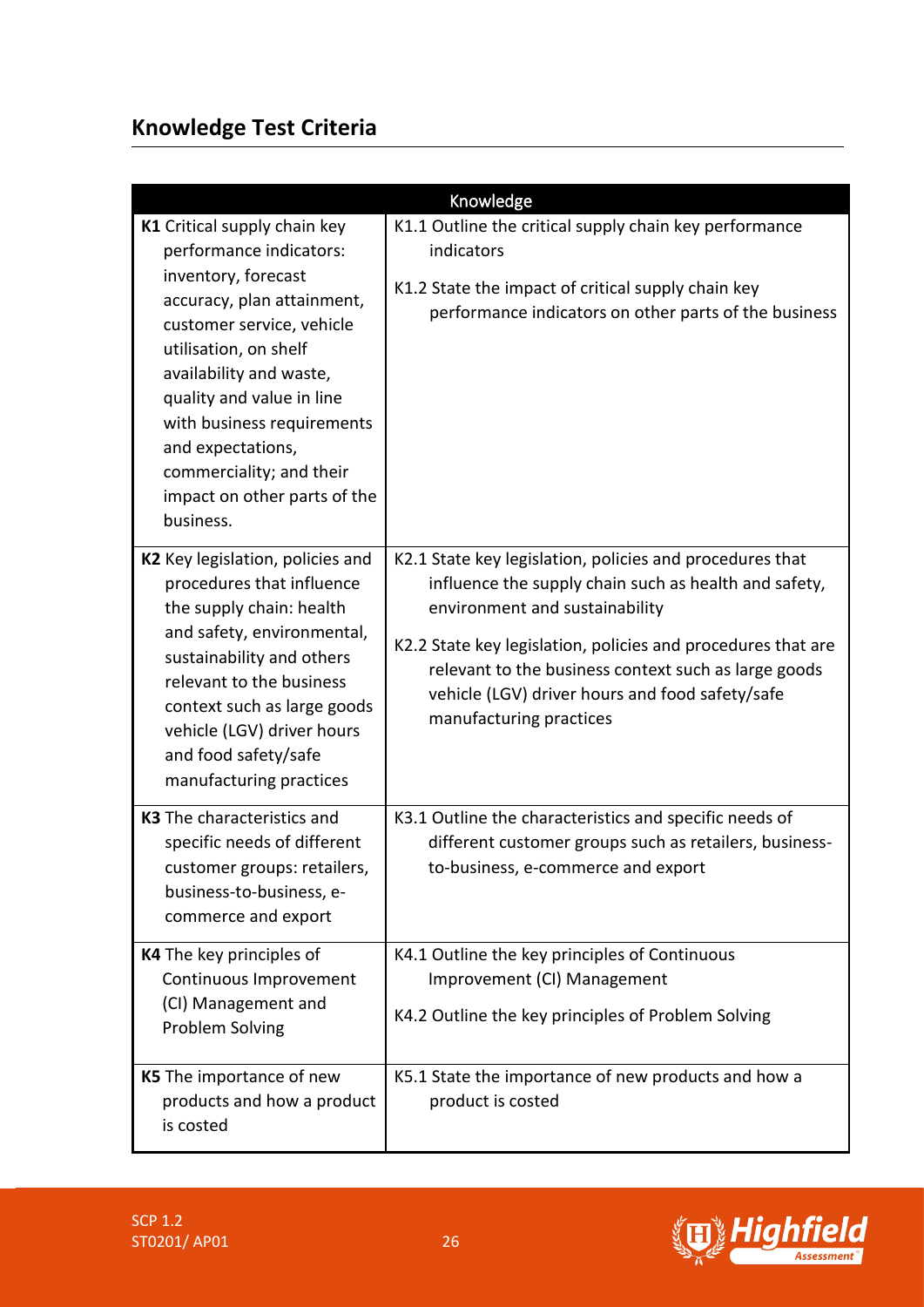| Knowledge                                                                                                                                                                                                                                                              |                                                                                                                                                                                                                           |  |
|------------------------------------------------------------------------------------------------------------------------------------------------------------------------------------------------------------------------------------------------------------------------|---------------------------------------------------------------------------------------------------------------------------------------------------------------------------------------------------------------------------|--|
| K6 Procurement: the principles<br>of buying - strategic and<br>operational decision making<br>(influences, risk, cost); and<br>legal and customer<br>requirements (anti-bribery<br>policies, ethical approaches<br>and frameworks)                                     | K6.1 Outline the principles of buying such as strategic and<br>operational decision making<br>K6.2 Outline the legal and customer requirements such as<br>anti-bribery policies, ethical approaches and<br>frameworks     |  |
| K7 Forecasting: the levers and<br>influences on customer and<br>consumer demand (market<br>trends, weather, competitor<br>activity and seasonality);<br>the impact of<br>merchandising on supply<br>chain decisions; and others<br>relevant to the business<br>context | K7.1 Explain the levers and influences on customer and<br>consumer demand such as market trends, weather,<br>competitor activity and seasonality<br>K7.2 Explain the impact of merchandising on supply chain<br>decisions |  |
| K8 Plan manufacture: the<br>principles of developing and<br>implementing a supply plan<br>taking account of capacity,<br>product life and the key<br>drivers of success                                                                                                | K8.1 Outline the principles of developing and<br>implementing a supply plan taking account of<br>capacity, product life and the key drivers of success                                                                    |  |
| K9 Customer service: the<br>principles of order capture<br>and management, from<br>order receipt to delivery<br>through to customers, the<br>importance of customer<br>fulfilment                                                                                      | K9.1 Explain the principles of order capture and<br>management, from order receipt to delivery through<br>to customers<br>K9.2 Explain the importance of customer fulfilment                                              |  |
| K10 Logistics: the importance<br>of logistics cost, the<br>impact of short-lead time<br>and high demand volatility<br>logistics on network<br>planning                                                                                                                 | K10.1 Explain the importance of logistics cost<br>K10.2 Outline the impact of short-lead time and high<br>demand volatility logistics on network planning                                                                 |  |

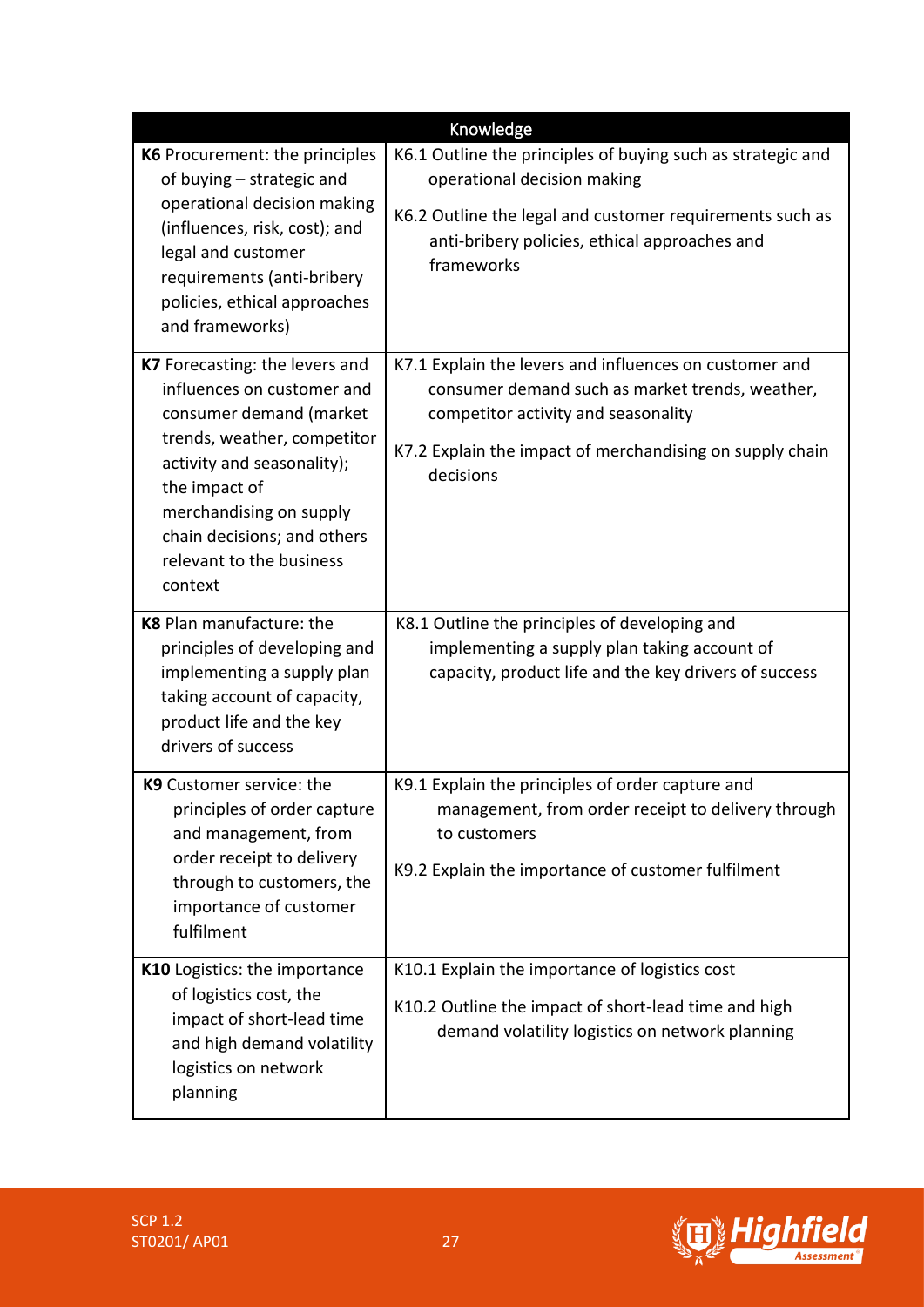|                                                                                                                                                 | Skills                                                                                                                                                          |
|-------------------------------------------------------------------------------------------------------------------------------------------------|-----------------------------------------------------------------------------------------------------------------------------------------------------------------|
| <b>S1</b> Complete supply chain<br>documentation for audit<br>requirements                                                                      | S1.1 State how to complete supply chain documentation<br>for audit requirements                                                                                 |
| S2 Analyse data on key trends<br>and themes that affect<br>demand; use data to make<br>recommendations to<br>internal and external<br>customers | S2.1 Analyse data on key trends and themes that affect<br>demand<br>S2.2 Describe how to use data to make recommendations<br>to internal and external customers |



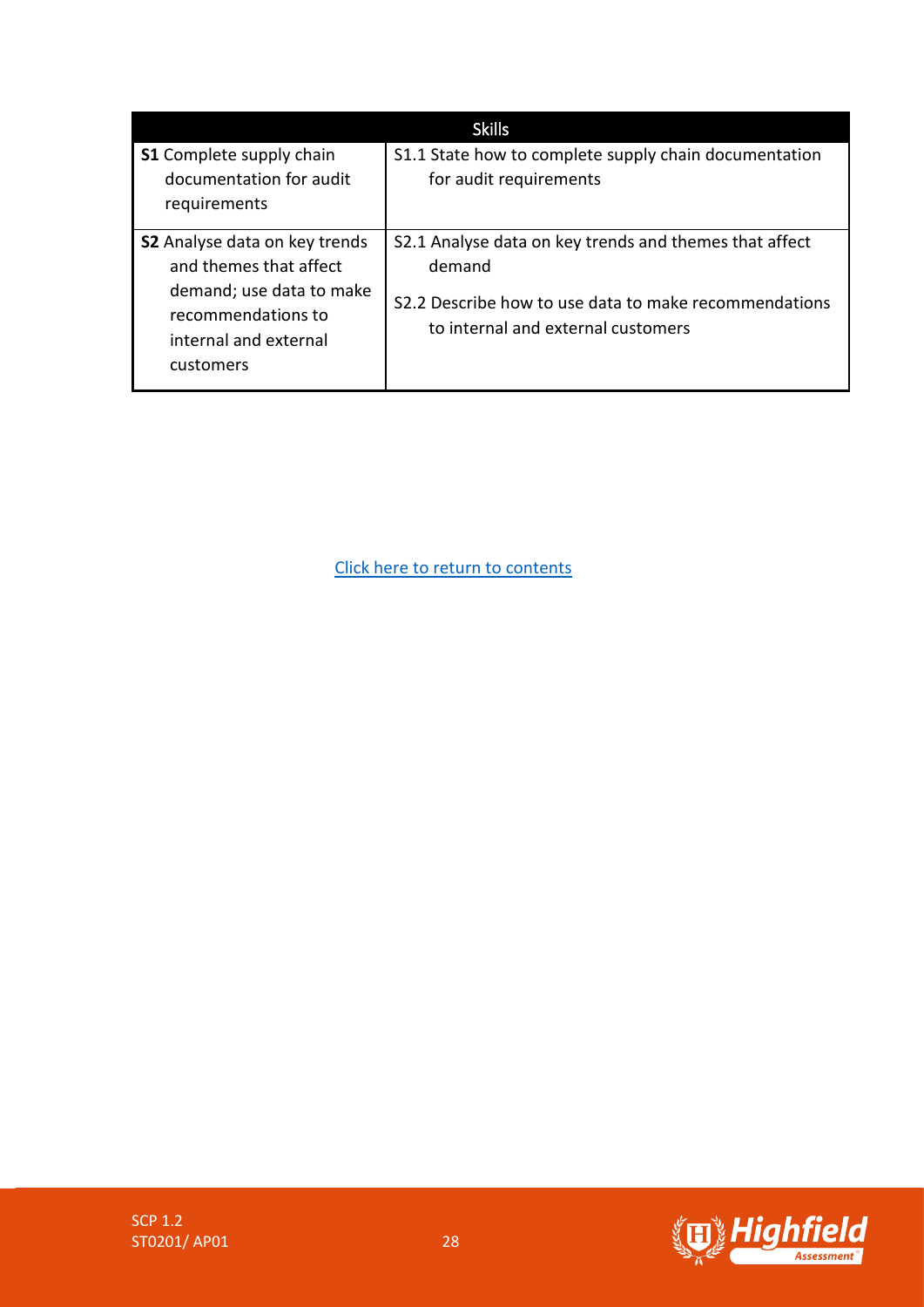# <span id="page-28-0"></span>**Assessing the Workplace Project and Presentation**

The workplace project is a substantial piece of work that will allow the apprentice to plan, implement and present an individual work-based project. The workplace project assesses the apprentice's ability to effectively use the techniques described within the standard. It should be conducted as part of an apprentice's normal work during the EPA period.

Projects must be comparable in terms of content and complexity; it is the context within which the knowledge, skills and behaviours must be demonstrated that will vary. Employers will agree the most appropriate project with each apprentice, based on their current job role. The project brief will be selected and confirmed with Highfield at gateway. The work project report is supported by an associated presentation that takes place after the work project report has been assessed.

The project should be chosen with a view to it being possible to complete within the assessment window. However, where the implementation is not possible due to circumstances outside the apprentice's control, then some implementation can be undertaken within the window and then the apprentice can explain in their presentation how they would complete their project.

This component consists of 3 aspects:

- work project report
- presentation
- question and answer (Q&A) session

### **Work project report**

The apprentice will produce a report of no more than **3000 words** which describes how the project was planned, implemented and the outcome, which is presented to the independent assessor. Appendices will not count towards the 3000-word limit. End-point assessors will only mark reports up to 3000 words (+10%) (maximum 3300 words), at which point, assessors will stop marking and only credit the criteria covered to that point. Reports that fall short of the word count will be marked in full, against all criteria.

The report must be accompanied by the **written submission sheet** which is available to download from the Highfield Assessment website. The report must be submitted to Highfield **one week** before the date of the presentation and Q&A. The report will be assessed and will form the basis of the presentation and subsequent Q&A.

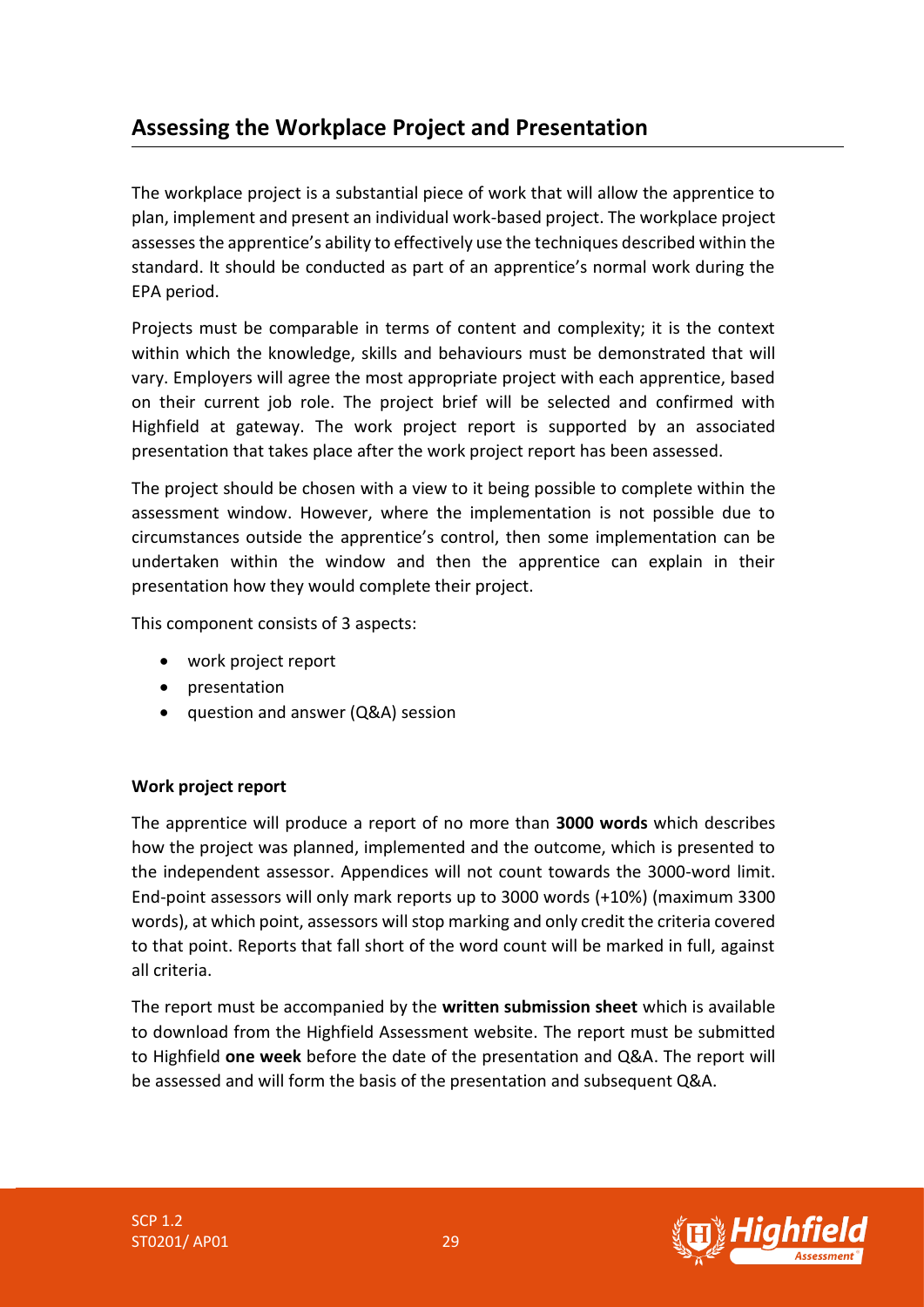Highfield recommends the work project report includes the following structure in relation to the specific brief chosen for the workplace project.

| <b>Title page</b>           | Work project report title<br><b>Apprentice name</b><br>Date of birth                                                                                                                                            |
|-----------------------------|-----------------------------------------------------------------------------------------------------------------------------------------------------------------------------------------------------------------|
|                             | <b>Employer</b><br><b>Word count</b>                                                                                                                                                                            |
|                             | <b>Submission date</b>                                                                                                                                                                                          |
| <b>Executive</b><br>summary | Overview of work project (this should follow the basic principle of<br>the what, the why, the how and the desired result. It is where you<br>should provide a brief summary of what the work project is about.) |
|                             | <b>Findings</b> (e.g. brief summary of the outcome and/or results, what<br>you did and what you found.)                                                                                                         |
|                             | <b>Recommendations</b> (e.g. brief summary of what to do next – the next<br>steps i.e. continuous improvement, reflect/evaluate what went<br>well/wrong, how to implement your conclusions.)                    |
| Introduction                | <b>Terms of reference</b> (e.g. your reasoning for your proposed work<br>project.)                                                                                                                              |
|                             | <b>Outline of structure of report</b> (e.g. end to end review of a process.)                                                                                                                                    |
| <b>Body</b>                 | Headings and sub-headings that reflect the contents of each                                                                                                                                                     |
|                             | section (e.g. areas for improvement, process improvements, areas<br>of inefficiency, changes to ways of working, root cause analysis.)                                                                          |
|                             |                                                                                                                                                                                                                 |
|                             | Finding (e.g. the complete data collected, the overall outcome,                                                                                                                                                 |
|                             | what was the end result, what did you find out.)                                                                                                                                                                |
|                             | <b>Discussion of findings</b> (e.g. reflection/evaluation, recommendations                                                                                                                                      |
|                             | to improve.)                                                                                                                                                                                                    |
| <b>Conclusion</b>           | <b>Summary of key findings</b> (e.g. brief summary of the main                                                                                                                                                  |
|                             | result/outcome, feedback from<br>the<br>implementation<br>οf                                                                                                                                                    |
|                             | recommendations.)                                                                                                                                                                                               |
|                             | Recommendations (e.g. solutions, suggestions, the next steps, i.e.                                                                                                                                              |
|                             | continuous<br>improvement, how to further implement your                                                                                                                                                        |
|                             | conclusions.)<br>Information to support the work project report but not essential to                                                                                                                            |
| <b>Appendix</b>             | explanation (this does not affect the overall word count). As part of                                                                                                                                           |
|                             | could<br>include<br>things<br>like<br>the<br>appendix, you<br>supporting                                                                                                                                        |
|                             | documentation, emails, letters, meeting notes, workflow documents<br>and feedback.                                                                                                                              |

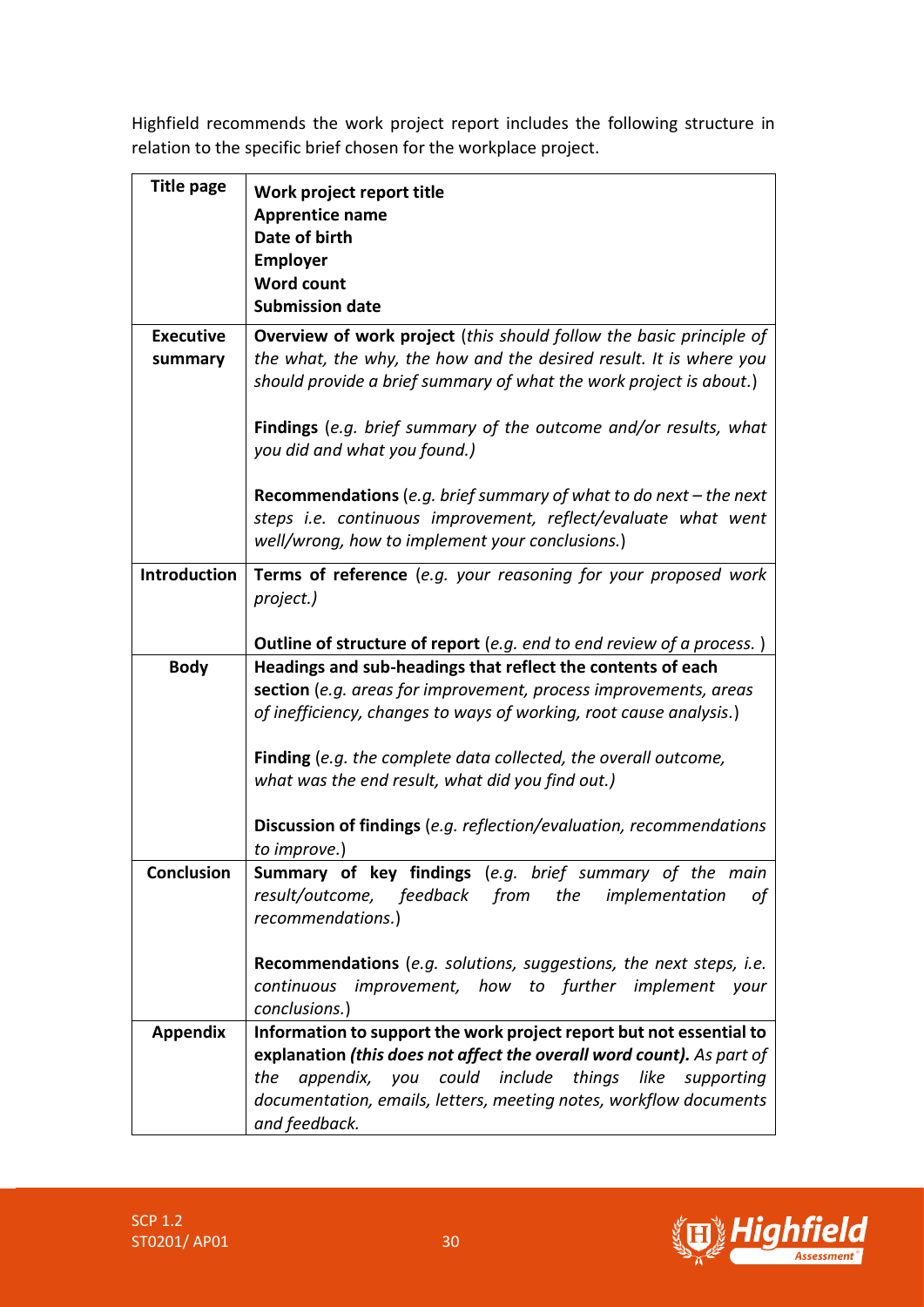### **Presentation and Q&A**

At end-point assessment, the content of the work project report will be presented to the end-point assessor. The work project report will be sent to the independent assessor **one week** prior to the presentation.

The maximum time allowed for the presentation and Q&A collectively is 1 hour. The presentation will be for a maximum of 15 minutes of this time period.

The presentation of the work project along with the outcomes from the Q&A session will be assessed by the end-point assessor. During the Q&A, the assessor will focus on the criteria that have not already been met in the report and presentation or where further clarification is required.

The presentation can take place in the workplace under controlled conditions or in assessment centres. It may be undertaken remotely using video conferencing.

#### **Before the assessment**

Employers/training providers should:

- give the apprentice time to work on their project and report during the endpoint assessment window
- ensure the apprentice knows the date, time and location of the assessment
- ensure the apprentice knows which supply chain practitioner criteria will be assessed (outlined on the following pages)
- encourage the apprentice to reflect on their experience and learning onprogramme to understand what is required to meet the standard and identify real-life examples
- be prepared to provide clarification to the apprentice, and signpost them to relevant parts of their on-programme experience as preparation for this assessment

### **Grading the work project report and associated presentation**

Apprentices will be marked against the acceptable achievement and outstanding achievement criteria included in the tables on the following pages (under workplace project and presentation criteria).

In order to achieve a **pass**, apprentices must meet all of the acceptable achievement criteria.

In order to achieve a **distinction**, apprentices must meet all of the acceptable achievement criteria **and** score at least 26 marks from the outstanding achievement criteria.

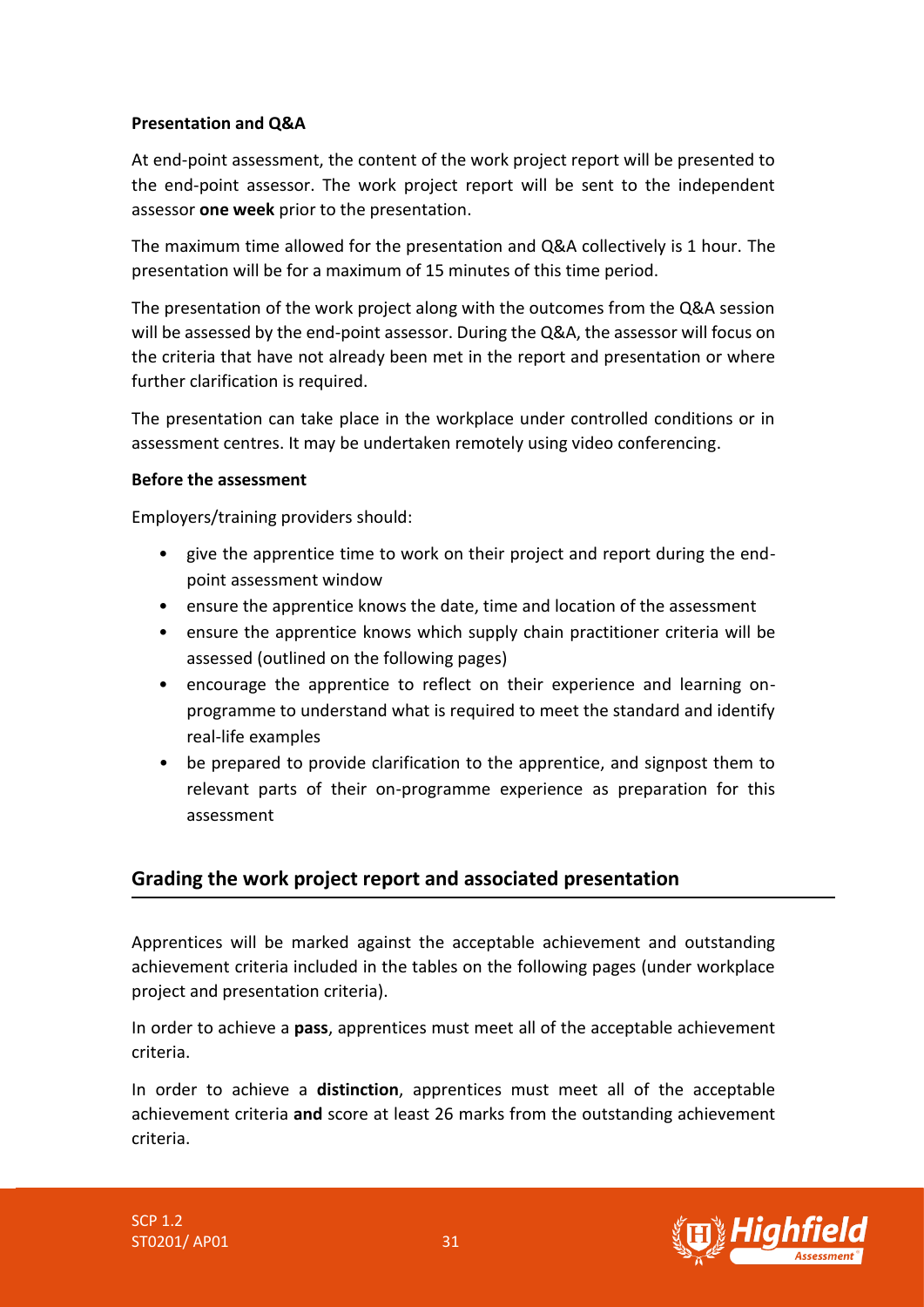### **Workplace Project and Presentation Mock Assessment**

It is suggested that a mock assessment is carried out by the apprentice in advance of the end-point assessment with the training provider/employer giving feedback on any areas for improvement.

It is the employer/training provider's responsibility to prepare apprentices for their end-point assessment and Highfield recommend that the apprentice experiences a mock presentation in preparation for the real thing. The most appropriate form of mock assessment will depend on the apprentice's setting and the resources available at the time.

When planning a mock assessment, the employer/training provider should include the following elements:

- the mock presentation and Q&A should be 1 hour, with the presentation being a maximum of 15 minutes of this time period.
- a 1-hour time slot should be available for the presentation and Q&A, if it is intended to be a complete mock interview covering all relevant standards (outlined in the following pages). However, this time may be split up to allow for progressive learning.
- consider a video or audio recording of the mock interview and allow it to be available to other apprentices, especially if it is not practicable for the employer/training provider to carry out a separate mock interview with each apprentice.
- ensure that the apprentice's performance is assessed by a competent trainer/assessor, and that feedback is shared with the apprentice to complete the learning experience.
- mock assessment sheets are available to download from the Highfield Assessment website and may be used for this purpose.
- structured 'open' questions should be used as part of the Q&A that do not lead the apprentice but allows them to express their knowledge in a calm and comfortable manner.

Some examples of this may include the following:

- o Tell me about the different continuous improvement techniques you have used.
- o In what ways have you had to adapt your communication style to suit the audience?

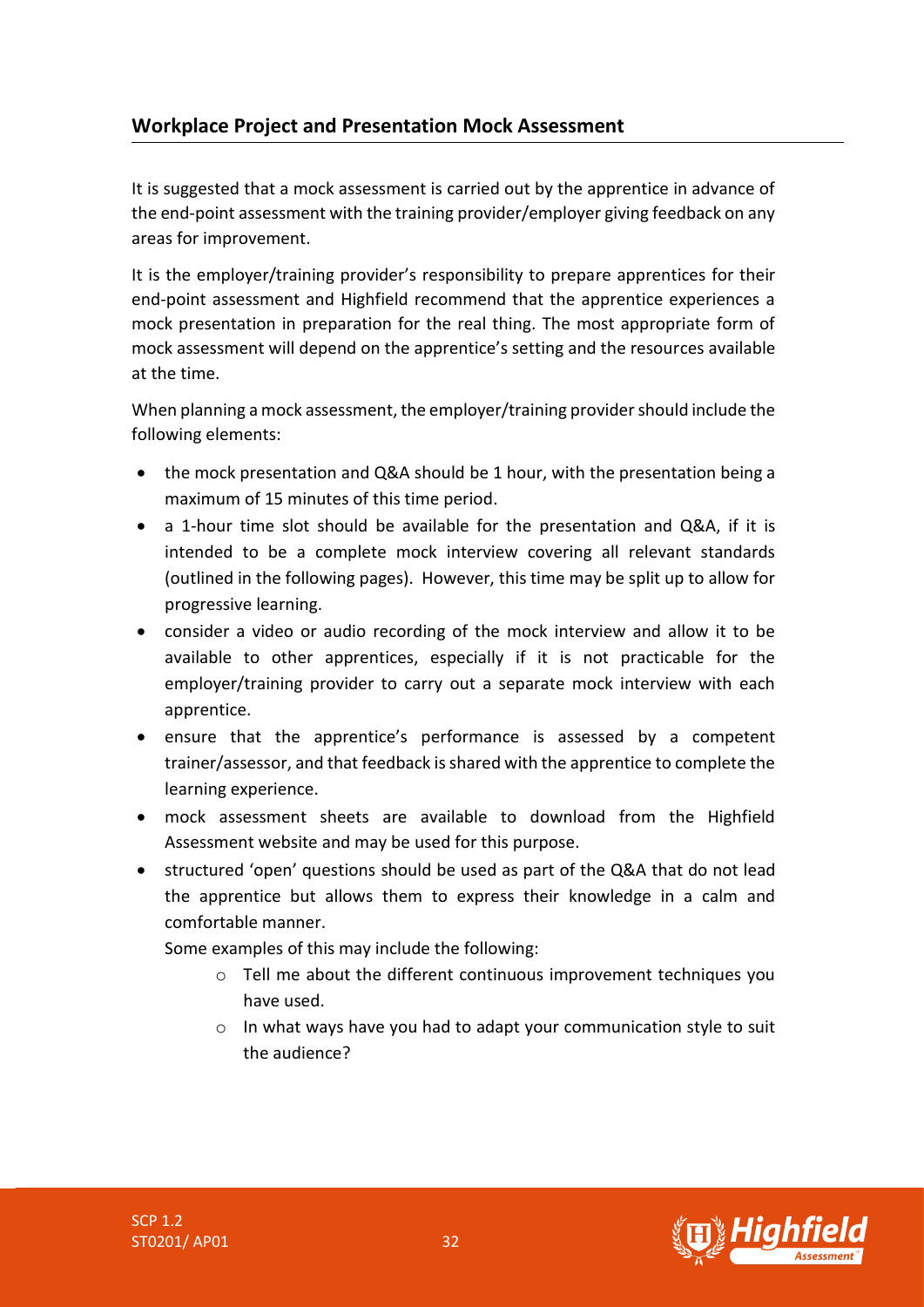### **Workplace Project and Presentation Criteria**

Throughout the work project, presentation and Q&A, the assessor will review the apprentice's competence in the criteria outlined below and determine whether the apprentice has met the acceptable achievement criteria and allocate the relevant mark for the outstanding achievement criteria.

Apprentices should prepare for the work project, presentation and Q&A by considering how the criteria can be met and reflecting on their past experiences.

| Knowledge                                                                                                                                                                                    |                                                                                                                                                                                                         |              |
|----------------------------------------------------------------------------------------------------------------------------------------------------------------------------------------------|---------------------------------------------------------------------------------------------------------------------------------------------------------------------------------------------------------|--------------|
| K1 Critical supply chain key<br>performance indicators:<br>inventory, forecast<br>accuracy, plan<br>attainment, customer                                                                     | Acceptable achievement criteria                                                                                                                                                                         |              |
|                                                                                                                                                                                              | K1.3 Understands own key performance<br>indicators within area of responsibility and<br>their impact on upstream and downstream<br>operations                                                           |              |
| service, vehicle utilisation,                                                                                                                                                                | <b>Outstanding achievement criteria</b>                                                                                                                                                                 | <b>Marks</b> |
| on shelf availability and<br>waste, quality and value<br>in line with business<br>requirements and<br>expectations,<br>commerciality; and their<br>impact on other parts of<br>the business. | K1.4 Understands own key<br>performance indicators within<br>area of responsibility and those<br>of other teams within the supply<br>chain and their impact on<br>upstream and downstream<br>operations | 5            |
| K11 Information technology                                                                                                                                                                   | Acceptable achievement criteria                                                                                                                                                                         |              |
| (IT) systems for the<br>supply chain: Excel,                                                                                                                                                 | K11.1 Correctly uses IT systems in their supply<br>chain to complete tasks                                                                                                                              |              |
| material requirements                                                                                                                                                                        | <b>Outstanding achievement criteria</b>                                                                                                                                                                 | <b>Marks</b> |
| planning (MRP) systems<br>and business planning<br>systems                                                                                                                                   | No outstanding criteria for K11.                                                                                                                                                                        | 0            |

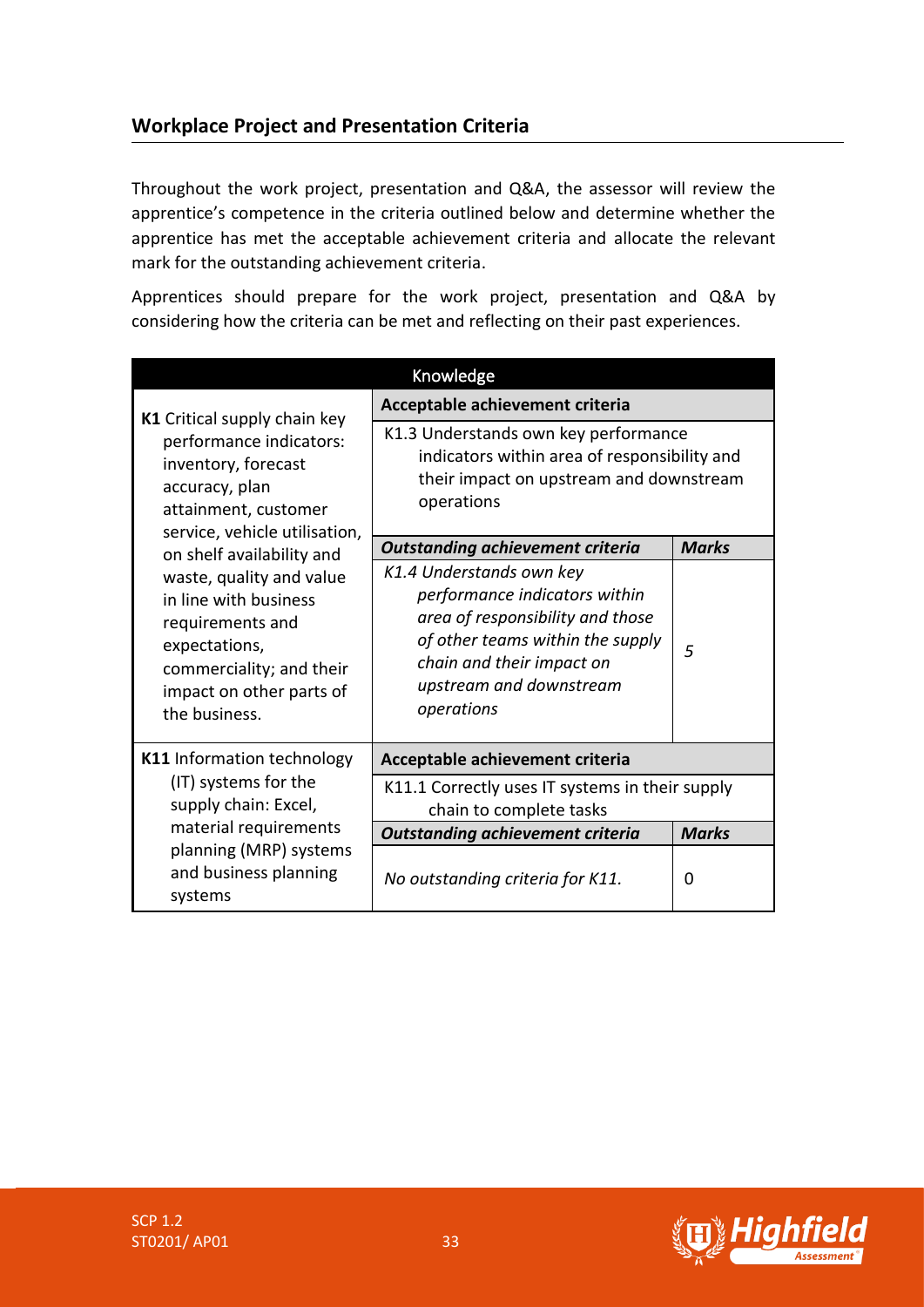| <b>Skills</b>                                                                                      |                                                                                                       |                |
|----------------------------------------------------------------------------------------------------|-------------------------------------------------------------------------------------------------------|----------------|
|                                                                                                    | Acceptable achievement criteria                                                                       |                |
| <b>S3</b> Prioritise the flow of<br>FMCG products or<br>services based on<br>evolving and changing | S3.1 Ensures the flow of FMCG products or                                                             |                |
|                                                                                                    | services, reacting to factors affecting the                                                           |                |
|                                                                                                    | operation as they occur                                                                               |                |
|                                                                                                    | S3.2 Meets critical deadlines                                                                         |                |
|                                                                                                    |                                                                                                       |                |
| information; meeting<br>critical deadlines to                                                      | <b>Outstanding achievement criteria</b>                                                               | <b>Marks</b>   |
| ensure the efficient                                                                               | S3.3 Ensures the flow of FMCG                                                                         |                |
| running of the FMCG                                                                                | products or services, considers                                                                       |                |
| supply chain, including                                                                            | factors that may impact on the                                                                        |                |
| managing unexpected                                                                                | efficient running of the FMCG                                                                         | $\overline{3}$ |
| demand                                                                                             | supply chain and has                                                                                  |                |
|                                                                                                    | contingency plans in place                                                                            |                |
|                                                                                                    | S3.4 Exceeds deadlines                                                                                | $\overline{2}$ |
| <b>S4</b> Lead and participate in                                                                  | Acceptable achievement criteria                                                                       |                |
| everyday problem-solving<br>activities required for the<br>FMCG industry where                     | S4.1 Lead and participate in everyday problem-<br>solving activities, using a recognised<br>technique |                |
| small process                                                                                      | <b>Outstanding achievement criteria</b>                                                               | <b>Marks</b>   |
|                                                                                                    |                                                                                                       |                |
|                                                                                                    | S4.2 Lead and participate in                                                                          |                |
| improvements can have a                                                                            | everyday problem-solving                                                                              |                |
| significant improvement                                                                            | activities, using multiple                                                                            |                |
| on the rest of the supply                                                                          | techniques; end to end                                                                                | 5              |
| chain, using recognised                                                                            | understanding demonstrated;                                                                           |                |
| techniques: 5 Whys and<br>fishbone analysis                                                        | longer-term horizon considered,                                                                       |                |
|                                                                                                    | element of 'future<br>proofing'/forward thinking                                                      |                |
|                                                                                                    | Acceptable achievement criteria                                                                       |                |
|                                                                                                    | S5.1 Use up to 2 CI techniques to identify one or                                                     |                |
|                                                                                                    | two potential improvements for the                                                                    |                |
| <b>S5</b> Use continuous                                                                           | workplace and shows how improvements                                                                  |                |
| improvement techniques                                                                             | could be embedded in the workplace                                                                    |                |
| to improve performance                                                                             | <b>Outstanding achievement criteria</b>                                                               | <b>Marks</b>   |
| in the FMCG supply chain,<br>such as forecast                                                      | S5.2 Uses 3 plus CI techniques to                                                                     |                |
|                                                                                                    | identify 3 or more potential                                                                          |                |
|                                                                                                    | outcomes and shows how<br>improvements could be                                                       | 5              |

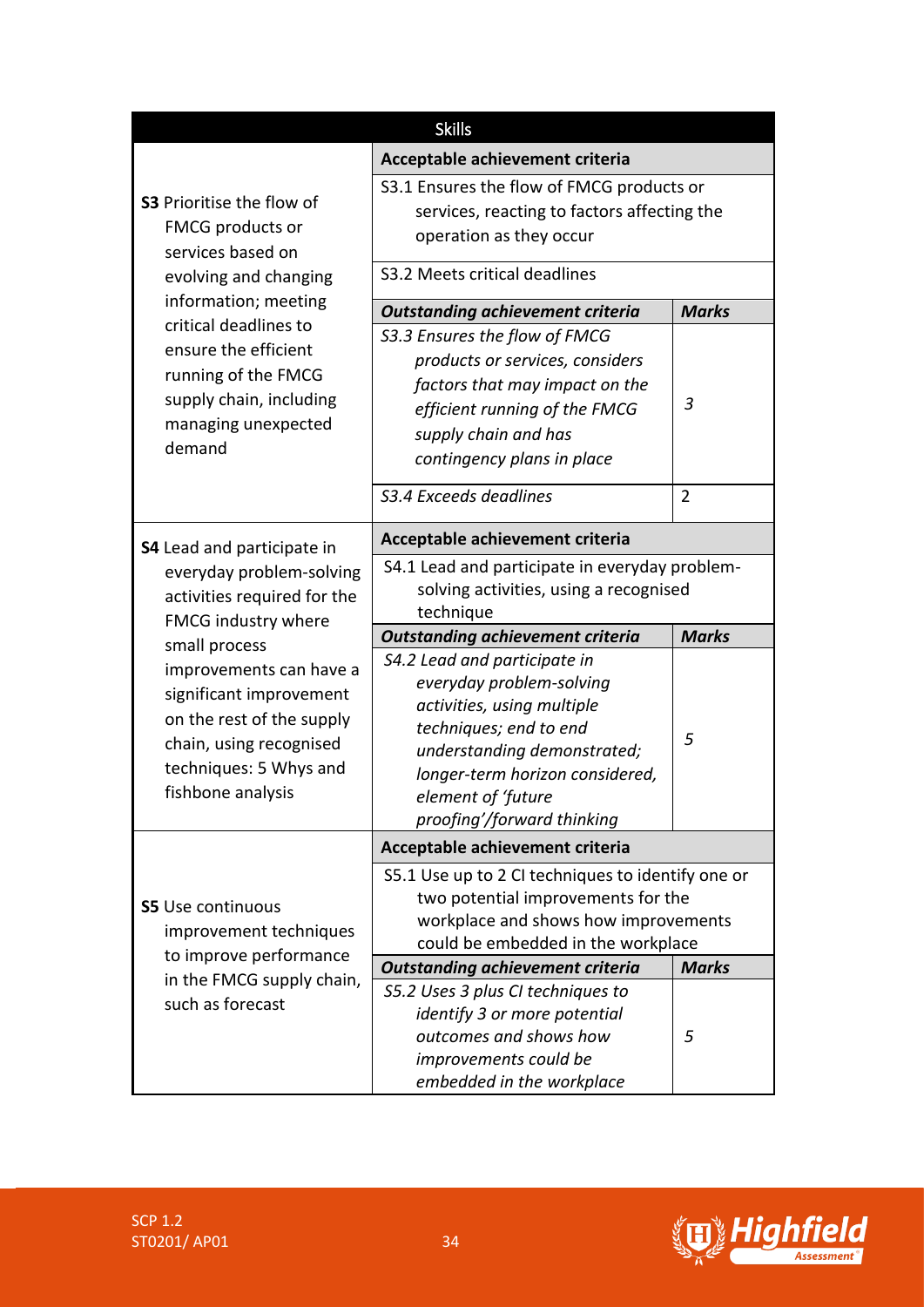|                                                                                           | Acceptable achievement criteria                                              |              |
|-------------------------------------------------------------------------------------------|------------------------------------------------------------------------------|--------------|
| <b>S6</b> Manipulate and interpret<br>constantly changing data<br>sets to inform decision | S6.1 Identify patterns and trends to make                                    |              |
|                                                                                           | informed decisions using appropriate                                         |              |
|                                                                                           | techniques and drawing logical conclusions                                   |              |
| making in the supply                                                                      | <b>Outstanding achievement criteria</b>                                      | <b>Marks</b> |
| chain function(s)                                                                         | S6.2 Making reasoned and                                                     |              |
|                                                                                           | sound/logical recommendations                                                | 5            |
|                                                                                           | based on data analysis for                                                   |              |
|                                                                                           | potential business benefits                                                  |              |
|                                                                                           | Acceptable achievement criteria                                              |              |
|                                                                                           | S7.1 Develops a project plan with milestones, key                            |              |
| S7 Develop and manage a                                                                   | project stages and deliverables                                              | <b>Marks</b> |
| small project plan within a                                                               | <b>Outstanding achievement criteria</b><br>S7.2 Develops a project plan with |              |
| supply chain function(s) to                                                               | activities, milestones, roles and                                            |              |
| improve operational                                                                       | responsibilities, key stages and                                             |              |
| performance                                                                               | deliverables, risk log.                                                      |              |
|                                                                                           | Demonstrates adherence to plan                                               | 5            |
|                                                                                           | and re-planning based on                                                     |              |
|                                                                                           | project findings                                                             |              |
|                                                                                           |                                                                              |              |
| S8 Identify, manage and                                                                   | Acceptable achievement criteria                                              |              |
| escalate risks to the                                                                     | S8.1 Identify, manage and escalate risks to the                              |              |
| business, such as<br>customers significantly                                              | business within own area of responsibility,                                  |              |
| exceeding their forecast,                                                                 | based on project outcomes                                                    |              |
| factory breakdowns,                                                                       | S8.2 Ensure product availability                                             |              |
| supplier failures, delivery                                                               | <b>Outstanding achievement criteria</b>                                      | <b>Marks</b> |
| failures and customer                                                                     | S8.3 Identify, manage and escalate                                           |              |
| relationship issues                                                                       | risks within own area of                                                     |              |
| through to not fulfilling an                                                              | responsibility and to other areas                                            |              |
| order in full, to ensure                                                                  | of the supply chain/business                                                 | 3            |
| that products produced                                                                    | (internal and external), based on                                            |              |
| and delivered against very                                                                | project outcomes                                                             |              |
| short lead times are                                                                      |                                                                              |              |
| available whenever and                                                                    | S8.4 Ensure product availability,<br>anticipating and contingency            |              |
| wherever consumers                                                                        | planning for internal and                                                    | 2            |
| choose to purchase, at the                                                                | external factors which may                                                   |              |
| lowest possible cost                                                                      | impact on product availability                                               |              |

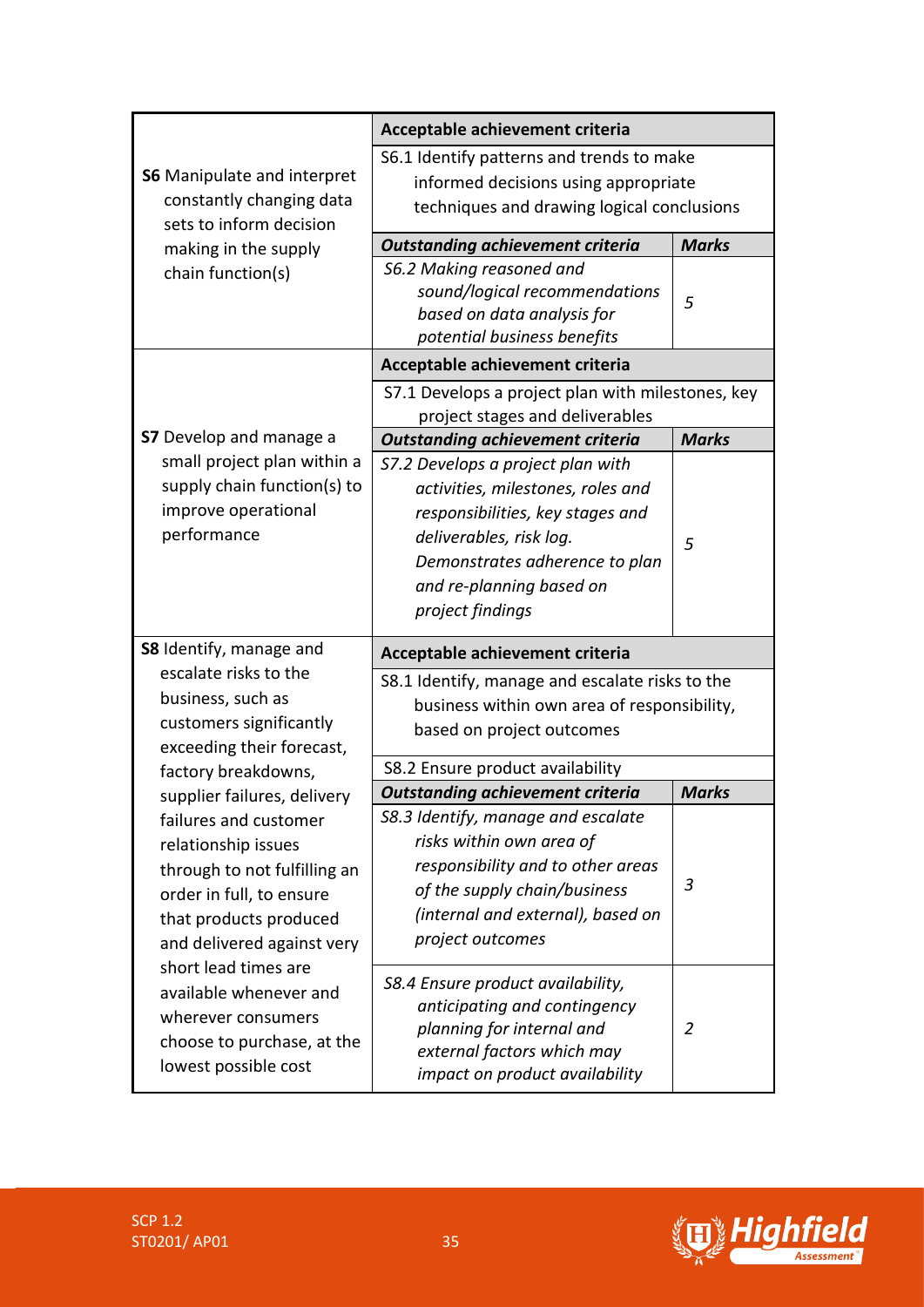|                                                                                                            | Acceptable achievement criteria                                                                                          |              |
|------------------------------------------------------------------------------------------------------------|--------------------------------------------------------------------------------------------------------------------------|--------------|
|                                                                                                            | S9.1 Presents reasoned conclusions                                                                                       |              |
|                                                                                                            | S9.2 Communicates message, using appropriate<br>methods and FMCG terminology                                             |              |
|                                                                                                            | <b>Outstanding achievement criteria</b>                                                                                  | <b>Marks</b> |
| <b>S9</b> Communicate using<br>appropriate methods and<br>FMCG terminology;<br>verbal, email, face-to-face | S9.3 Presents reasoned conclusions<br>and sound/logical<br>recommendations for future<br>implementation                  | 3            |
|                                                                                                            | S9.4 Communicates message using<br>appropriate method and FMCG<br>terminology, adapts style<br>according to the audience | 2            |

| <b>Behaviours</b>                                                                             |                                                                                                                                                              |               |
|-----------------------------------------------------------------------------------------------|--------------------------------------------------------------------------------------------------------------------------------------------------------------|---------------|
|                                                                                               | Acceptable achievement criteria                                                                                                                              |               |
| <b>B1</b> Responsiveness to<br>change: demonstrates                                           | B1.1 Demonstrates flexibility to changing working<br>environment and demands                                                                                 |               |
| and encourages curiosity                                                                      | <b>Outstanding achievement criteria</b>                                                                                                                      | <b>Marks</b>  |
| to foster new ways of<br>thinking and working to<br>ensure economic benefits<br>are maximised | <b>B1.2 Constructively questions and</b><br>challenges to understand the<br>reasons behind the change. Sets<br>a positive example for others<br>about change | $\mathcal{P}$ |
|                                                                                               | Acceptable achievement criteria                                                                                                                              |               |
|                                                                                               | B2.1 Aims to meet objectives                                                                                                                                 |               |
| <b>B2</b> Pride in work: aims for                                                             | B2.2 Demonstrates good time management                                                                                                                       |               |
| excellence, time                                                                              | <b>Outstanding achievement criteria</b>                                                                                                                      | <b>Marks</b>  |
| management, adherence<br>to deadlines                                                         | B2.3 Aims for exceeding objectives.<br>Actively reviews performance<br>with a critical eye and looks for<br>ways to improve performance                      | 3             |

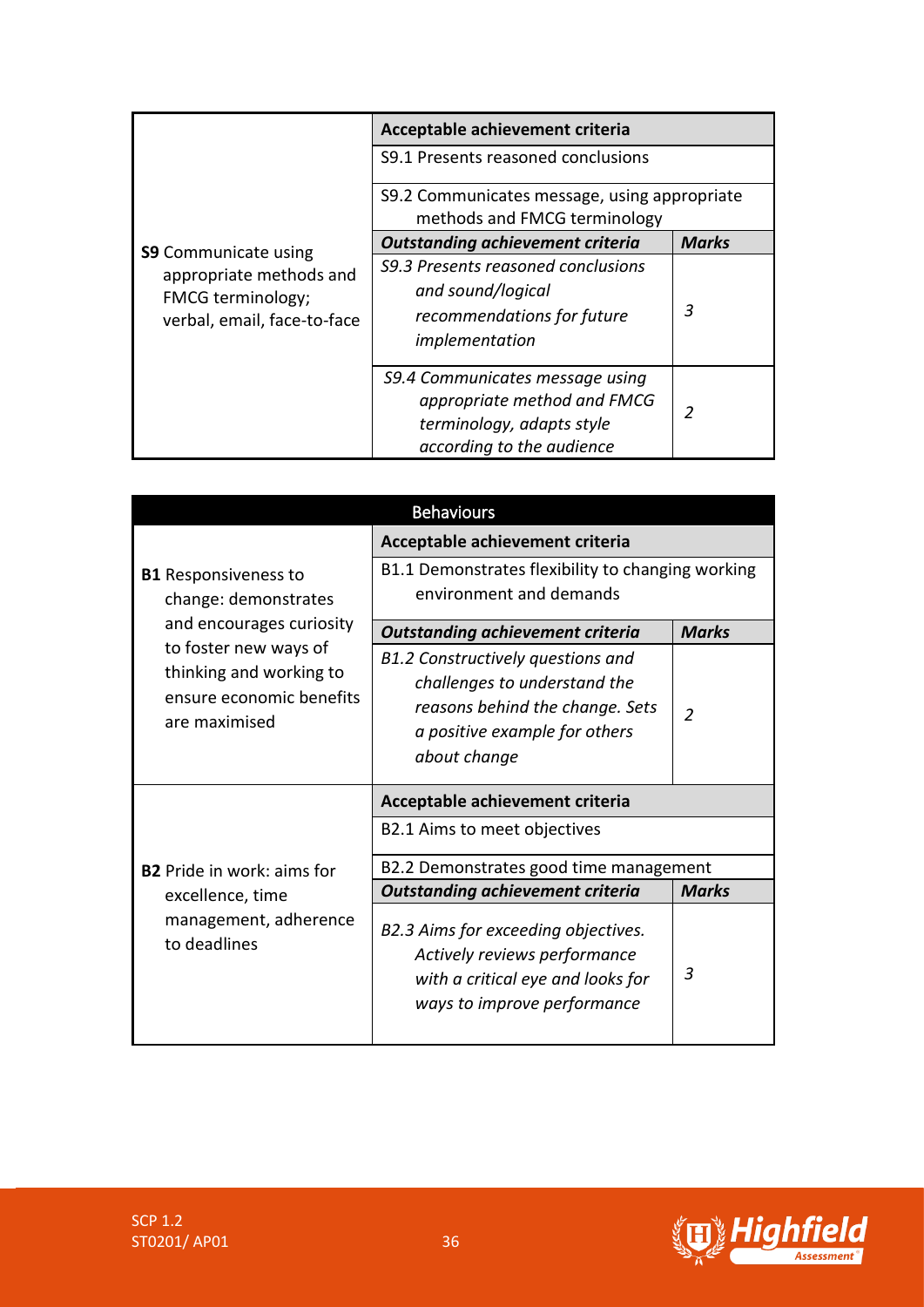|                                                                                       | Acceptable achievement criteria                  |                |
|---------------------------------------------------------------------------------------|--------------------------------------------------|----------------|
| <b>B3</b> Have courage and                                                            | B3.1 Accepts responsibility                      |                |
| conviction in their<br>decisions and                                                  | B3.2 Is proactive, plans work to meet objectives |                |
|                                                                                       | <b>Outstanding achievement criteria</b>          | <b>Marks</b>   |
| demonstrates ownership                                                                | B3.3 Plans to exceed objectives.                 |                |
| of work                                                                               | Effectively prioritises and re-                  |                |
|                                                                                       | prioritises work to meet                         | 2              |
|                                                                                       | objectives                                       |                |
|                                                                                       | Acceptable achievement criteria                  |                |
| <b>B4</b> Builds good relationships                                                   | B4.1 Builds good relationships with others       |                |
| with others, works                                                                    | B4.2 Works collaboratively                       |                |
| collaboratively,                                                                      | B4.3 Contributes ideas and challenges            |                |
| contributes ideas and<br>challenges appropriately,                                    | appropriately                                    |                |
| leads by example                                                                      | <b>Outstanding achievement criteria</b>          | <b>Marks</b>   |
|                                                                                       | B4.4 Contributes to team based                   |                |
|                                                                                       | discussions/problem solving                      | 3              |
| <b>B5</b> Tenacious approach to                                                       | Acceptable achievement criteria                  |                |
| problem-solving by<br>working to identify and                                         | B5.1 Works to identify and ensure root causes of |                |
| ensure root causes are                                                                | problems are resolved                            | <b>Marks</b>   |
| resolved to ensure supply                                                             | <b>Outstanding achievement criteria</b>          |                |
| chains remain flexible and                                                            | B5.2 Adopts a preventative approach              |                |
| agile                                                                                 | to problem solving                               | 3              |
|                                                                                       | Acceptable achievement criteria                  |                |
| <b>B6</b> Highly effective                                                            | B6.1 Communicates message to different           |                |
| communicator at all levels                                                            | audience, honest and polite                      |                |
| and with a variety of<br>stakeholders: always<br>acting with integrity and<br>respect | <b>Outstanding achievement criteria</b>          | <b>Marks</b>   |
|                                                                                       | B6.2 Reviews effectiveness of                    |                |
|                                                                                       | communication to identify ways                   |                |
|                                                                                       | to improve. Demonstrates                         | $\overline{2}$ |
|                                                                                       | effective influencing skills                     |                |
|                                                                                       |                                                  |                |

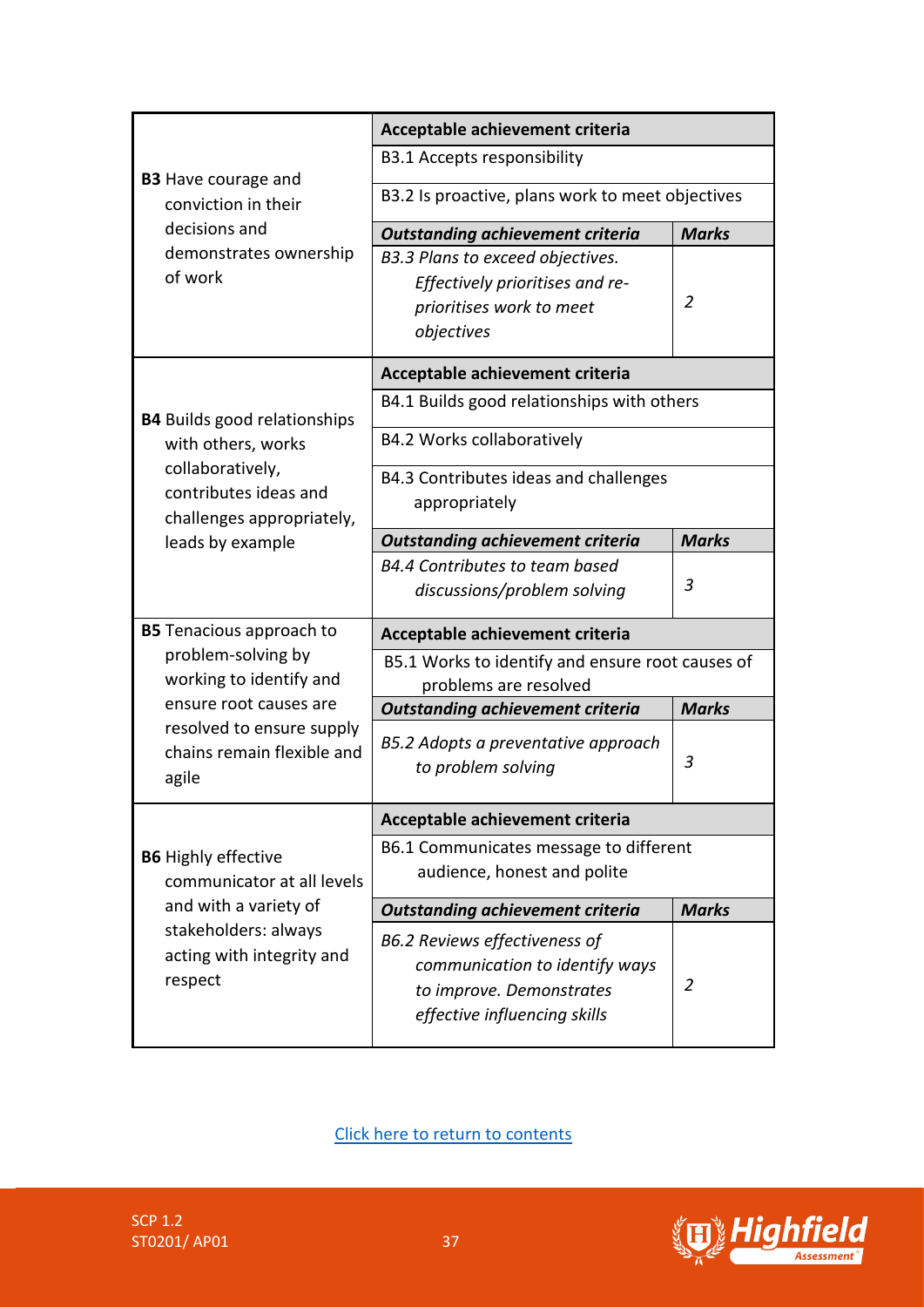# <span id="page-37-0"></span>**Assessing the Professional Dialogue and Interview**

The professional dialogue and interview is a structured discussion between the apprentice and their independent assessor. Apprentices can only undertake the professional dialogue and interview component once a pass, as a minimum, has been achieved in the knowledge test.

The apprentice can bring examples of their work from the entire programme to refer to in providing their answers and showcase their demonstration of the apprenticeship standard. This work will not be directly assessed.

The professional dialogue and interview will be conducted in a 'controlled environment' such as a quiet room, away from the normal place of work. The maximum time allowed for the interview is 45 minutes.

Independent assessors will select six questions from a bank of standardised competency-based questions ensuring all required areas of the standard are appropriately covered.

#### **Before the assessment:**

Employers/training providers should:

- plan the professional discussion to allow the apprentice the opportunity to demonstrate each of the required standards
- ensure the apprentice knows the date, time and location of the assessment
- ensure the apprentice knows which criteria will be assessed (outlined on the following pages)
- encourage the apprentice to reflect on their experience and learning onprogramme to understand what is required to meet the standard
- be prepared to provide clarification to the apprentice, and signpost them to relevant parts of their on-programme experience as preparation for this assessment

### **Grading the professional dialogue and interview**

Apprentices will be marked against the acceptable achievement and outstanding achievement criteria included in the tables on the following pages (under workplace project and presentation criteria).

In order to achieve a **pass**, apprentices must meet all of the acceptable achievement criteria.

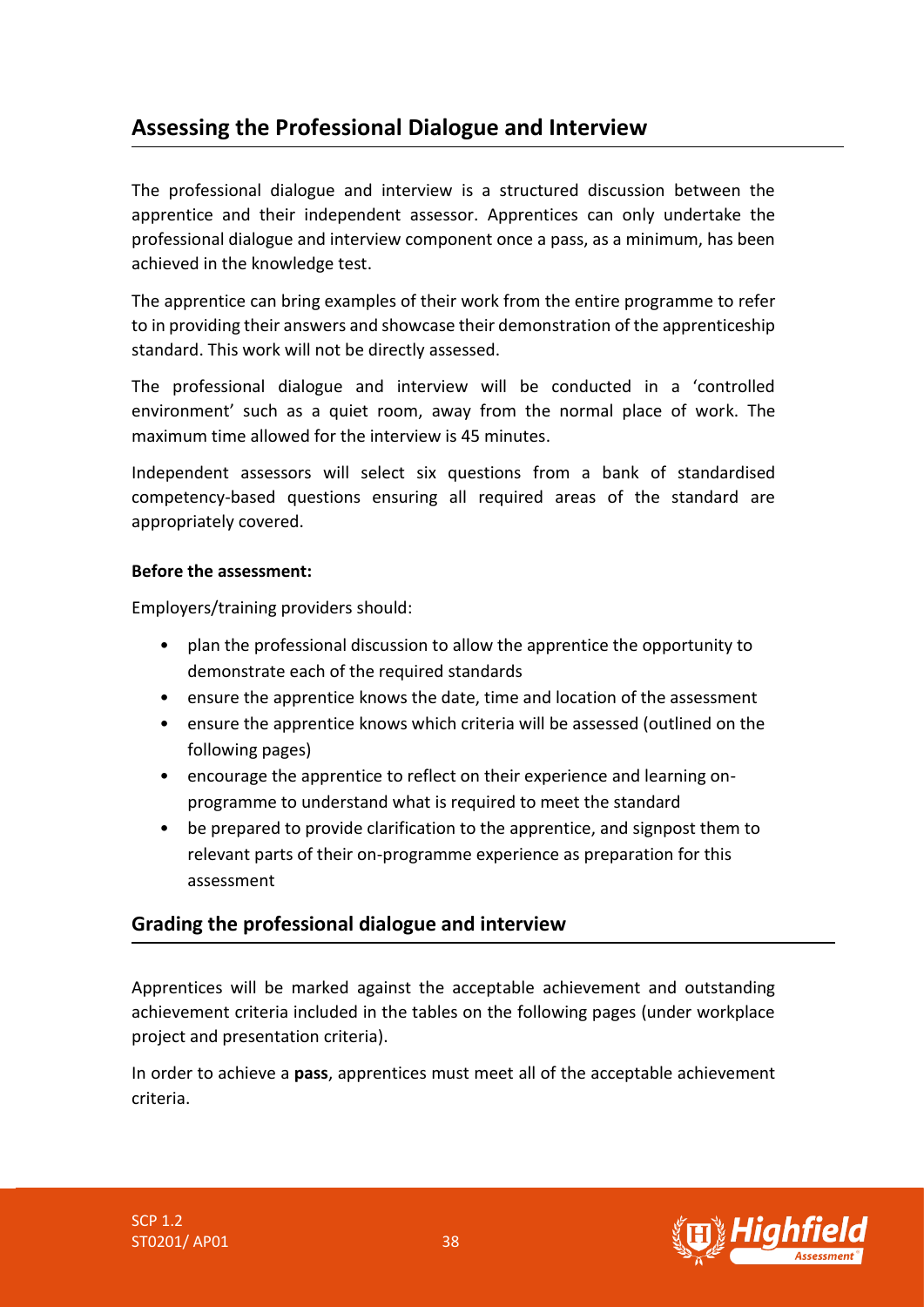In order to achieve a **distinction**, apprentices must meet all of the acceptable achievement criteria **and** score at least 16 marks from the outstanding achievement criteria.

### **Professional Dialogue and Interview Mock Assessment**

It is suggested that a mock assessment is carried out by the apprentice in advance of the end-point assessment with the training provider/employer giving feedback on any areas for improvement.

It is the employer/training provider's responsibility to prepare apprentices for their end-point assessment, and Highfield recommends that they experience a mock professional discussion in preparation for the real thing. The most appropriate form of mock assessment will depend on the apprentice's setting and the resources available at the time.

When planning a mock assessment, the employer/training provider should include the following elements:

- the mock professional dialogue and interview should take place in a suitable location.
- a 45-minute time slot should be available to complete the professional dialogue and interview, if it is intended to be a complete professional dialogue and interview covering all relevant standards. However, this time may be split up to allow for progressive learning.
- consider a video or audio recording of the mock professional dialogue and interview and allow it to be available to other apprentices, especially if it is not practicable for the employer/training provider to carry out a separate mock assessment with each apprentice.
- ensure that the apprentice's performance is assessed by a competent trainer/assessor, and that feedback is shared with the apprentice to complete the learning experience.
- mock assessment sheets are available to download from the Highfield Assessment website and may be used for this purpose.
- structured 'open' questions should be used as part of the professional dialogue and interview that do not lead the apprentice but allow them to express their knowledge and experience in a calm and comfortable manner.

Some examples of this may include the following:

- o In what ways have you adapted to changes to your working environment/demand?
- $\circ$  How do you identify and ensure that the root causes of problems are resolved?
- o Tell me about the different customer groups you work with.

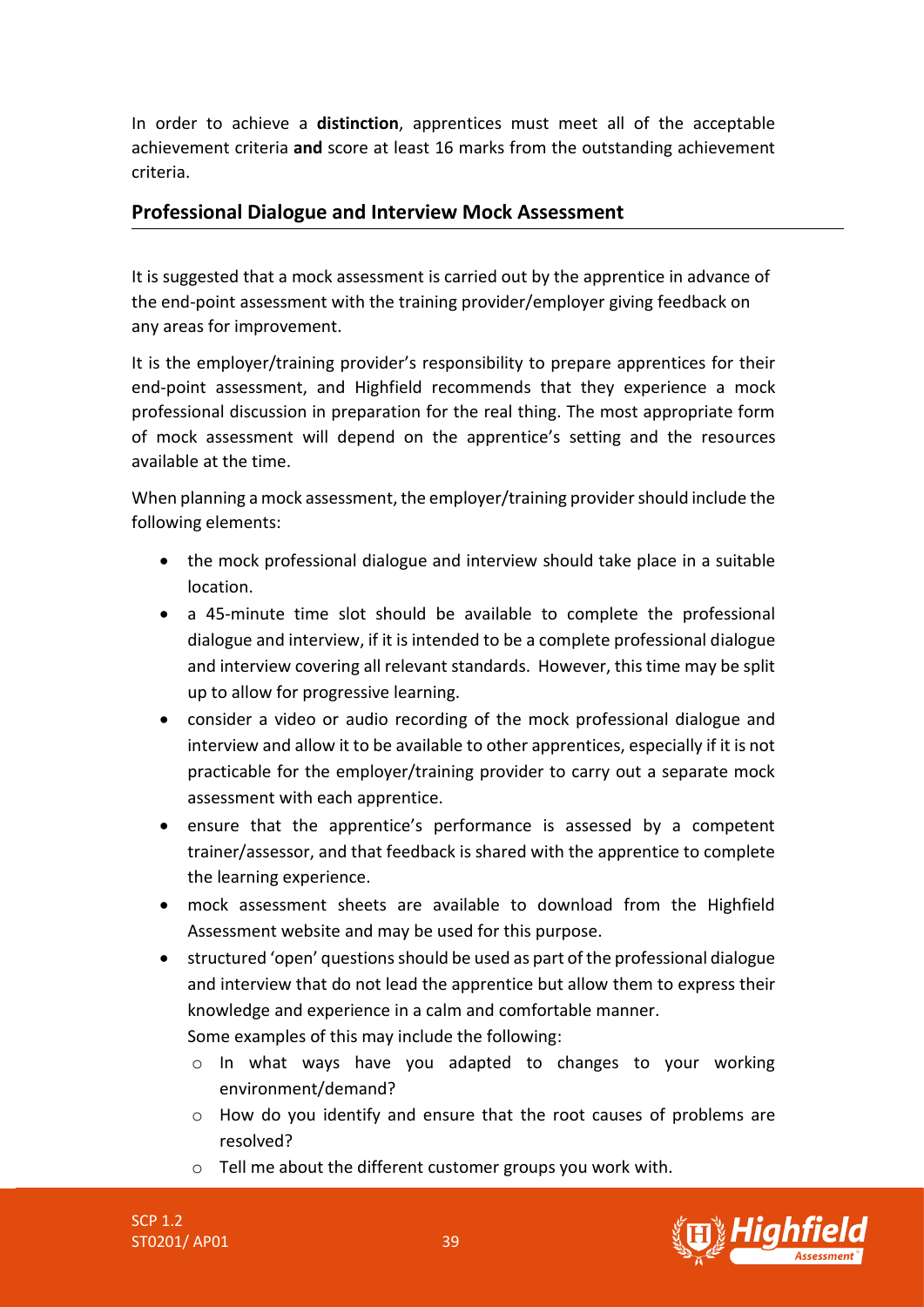### **Professional Dialogue and Interview Criteria**

Throughout the 45-minute professional dialogue and interview, the assessor will review the apprentice's competence in the criteria outlined below and determine whether the apprentice has met the acceptable achievement criteria and allocate the relevant mark for the outstanding achievement criteria.

Apprentices should prepare for the professional discussion by considering how the criteria can be met and using examples of their work from the entire programme.

| Knowledge                                                                                                     |                                                                                   |              |
|---------------------------------------------------------------------------------------------------------------|-----------------------------------------------------------------------------------|--------------|
| K3 The characteristics and                                                                                    | Acceptable achievement criteria                                                   |              |
| specific needs of different<br>customer groups: retailers,<br>business-to-business, e-<br>commerce and export | K3.2 Demonstrates an understanding of the needs<br>of a single customer group     |              |
|                                                                                                               | <b>Outstanding achievement criteria</b>                                           | <b>Marks</b> |
|                                                                                                               | K3.3 Demonstrates an<br>understanding of the needs of<br>multiple customer groups | 6            |

| <b>Behaviours</b>                                                                             |                                                                                                                                                       |                          |
|-----------------------------------------------------------------------------------------------|-------------------------------------------------------------------------------------------------------------------------------------------------------|--------------------------|
|                                                                                               | Acceptable achievement criteria                                                                                                                       |                          |
| <b>B1</b> Responsiveness to<br>change: demonstrates                                           | B1.1 Demonstrates flexibility to changing working<br>environment and demands                                                                          |                          |
| and encourages curiosity                                                                      | <b>Outstanding achievement criteria</b>                                                                                                               | <b>Marks</b>             |
| to foster new ways of<br>thinking and working to<br>ensure economic benefits<br>are maximised | B1.2 Constructively questions and<br>challenges to understand the<br>reasons behind the change. Sets<br>a positive example for others<br>about change | $\boldsymbol{\varDelta}$ |
|                                                                                               | Acceptable achievement criteria                                                                                                                       |                          |
| <b>B3</b> Have courage and                                                                    | <b>B3.1 Accepts responsibility</b>                                                                                                                    |                          |
| conviction in their                                                                           | B3.4 Is proactive, plans work                                                                                                                         |                          |
| decisions and                                                                                 | <b>Outstanding achievement criteria</b>                                                                                                               | <b>Marks</b>             |
| demonstrates ownership<br>of work                                                             | B3.3 Plans to exceed objectives.<br>Effectively prioritises and re-<br>prioritises work to meet<br>objectives                                         | 4                        |